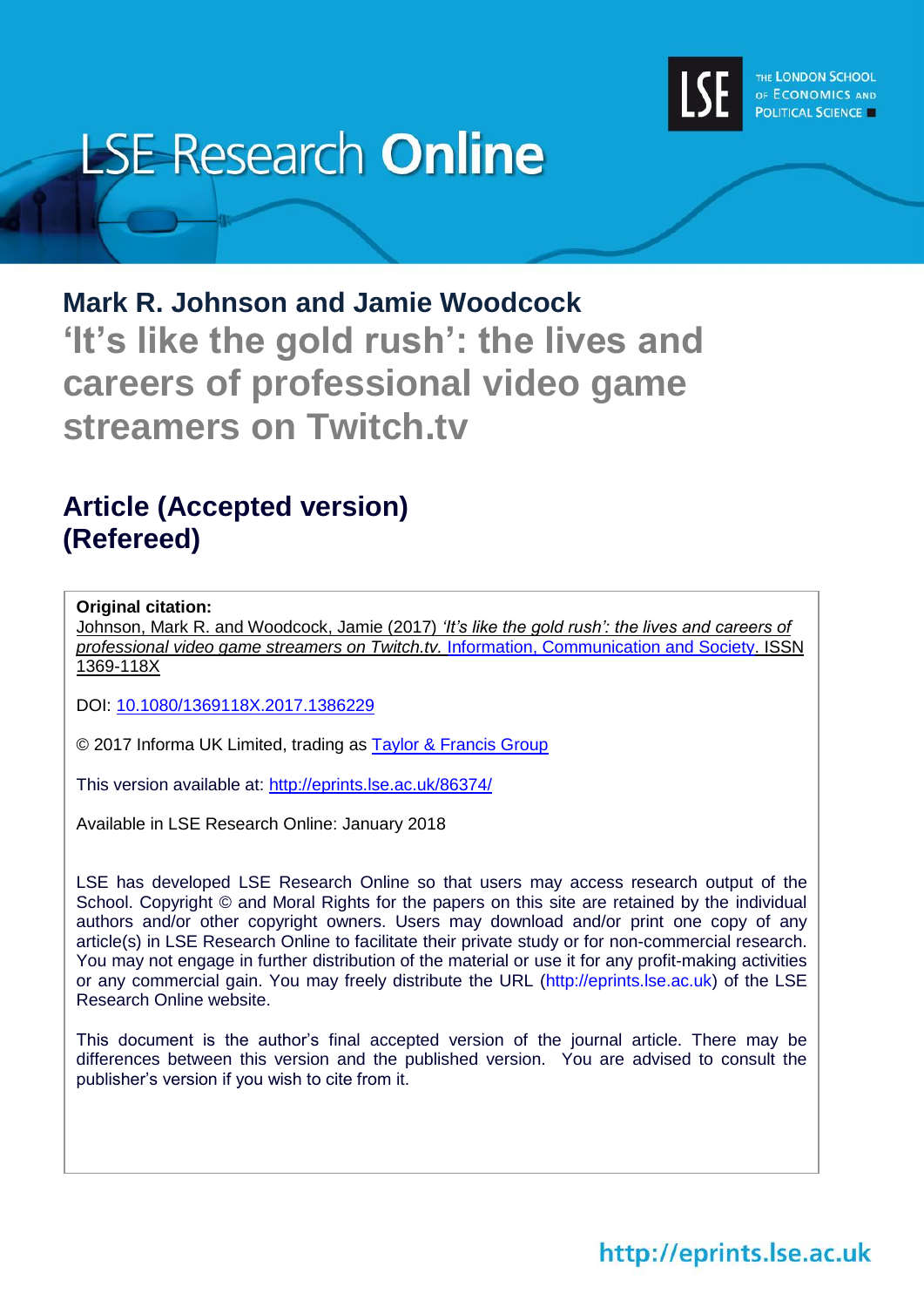**CITATION:** Johnson, M. R. & Woodcock, J. (2017). 'It's like the gold rush: the lives and careers of professional video game streamers on Twitch.tv'. *Information, Communication and Society*, first published online, http://dx.doi.org/10.1080/1369118X.2017.1386229

### **'It's like the Gold Rush': The Lives and Careers of Professional Video Game Streamers on Twitch.tv**

#### **Abstract**

This paper explores the lives and careers of video game live broadcasters, especially those who gain their primary real-world income through this practice. We introduce the dominant market leader - the platform Twitch.tv - and outline its immensely rapid growth and the communities of millions of broadcasters, and tens of millions of viewers, it now boasts. Drawing on original interview data with professional and aspiring-professional game broadcasters ('streamers'), we examine the pasts, presents, and anticipated futures of streamers: how professional streamers began streaming, the everyday labour practices of streaming, and their concerns and hopes about the future of their chosen career. Through these examinations we explore the sociotechnical entanglements - digital intimacy, celebrity, content creation, and video games that exemplify this new media form. Live-streaming is an online practice expanding in both production and consumption at immense speed, and Twitch and its streamers appear to be at the forefront of that revolution.

#### **Introduction**

Playing video games is a full-time occupation for our respondent, P1. Before finding this career, he dropped out of university twice, worked minimum-wage jobs, and was unemployed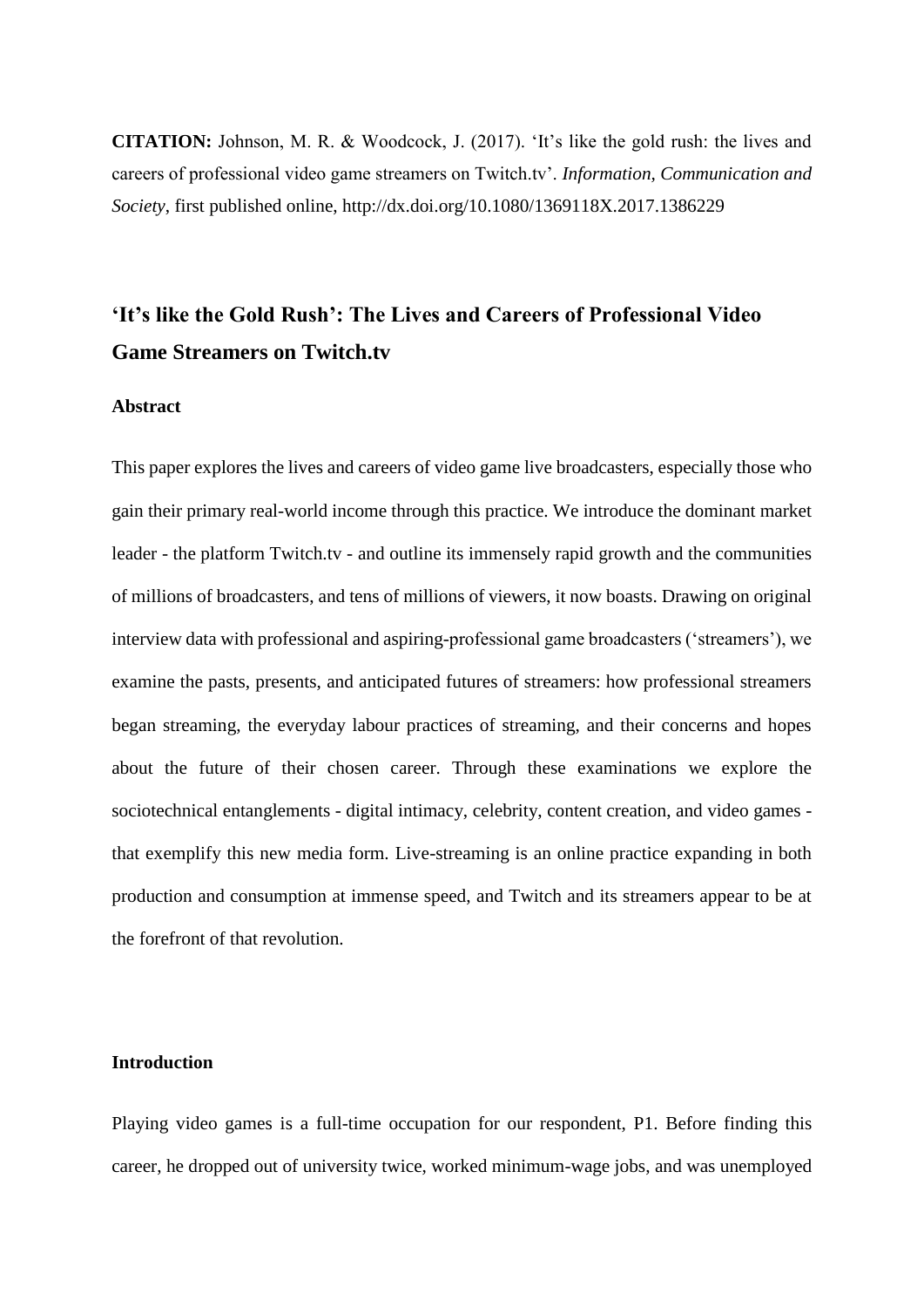for almost half a decade. He then discovered the possibility of broadcasting ('streaming') himself playing video games over the internet. It then became apparent that other people would actually watch him play, and that this could be monetised, transforming adventures in virtual worlds into real-world income. 'When I first started streaming, there wasn't any money involved, [...] there were just people doing it because they loved to do it', he explains. As time went by his games 'channel' grew in popularity, and the various means provided by streaming platforms for bringing in money began to bear fruit. The career path of streaming, he says, remains very new and open to innovation and disruption, and there are few ways to predict who will capture the interest of an audience: 'it's like the Wild West, it's like the Gold Rush, there's still no real way to succeed. There's no 'this is how you get viewers'. You can be whatever you want.' He emphasises the personal value of being his own boss and streaming whatever hours he chooses, but also states he is live for six or seven unbroken hours five days a week, alongside many further hours spent behind the camera; it is a time-consuming career that depends upon regularity and reliability, much like the scheduling of traditional television broadcasts, whilst also evoking freedom and self-actualisation. 'It has changed my life', he says with clear enthusiasm and excitement. 'I get to travel the world, [...] I've paid off all my student debt, I get to meet people, I come to America quite often.' He does acknowledge uncertainty over the future of this career - 'It's a very tough industry. It's very competitive' but remains unabashed in relating the transformation of his life: 'Everyone thought I was a drifter, [but now] people can't believe my success, [...] they're so happy for me. People are so happy that I'm living the dream, that I am my own boss, and that I get to play computer games every day. That, in a way, is a bigger value than the actual money.' Ultimately, he concludes, streaming has 'given me a reason to live, almost. This is my life.'

The website on which he broadcasts his video game play, *Twitch*, is the dominant market leader in live-streaming. *Twitch* was recently purchased by Amazon for almost \$1bn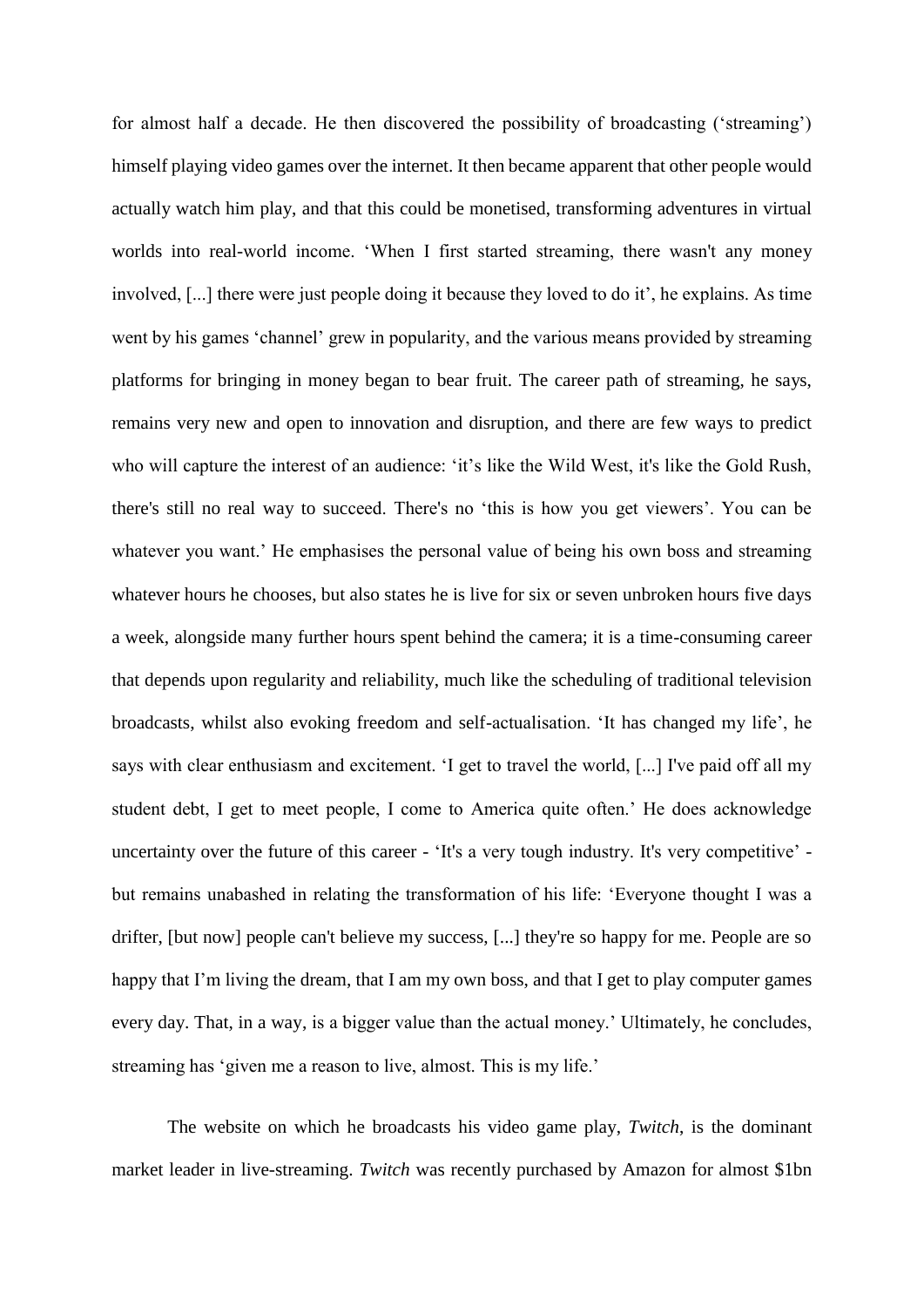and has become emblematic of shifts within the digital media economy towards an increasingly central role for content creation: in 2015 approximately *two million* people streamed regularly on average each month, producing over 450,000 years of video, and there were normally over half a million people watching channels at any one time (Twitch, 2015). Through *Twitch*  anyone with access to a computer or games console, a reasonably fast internet connection, and a game can broadcast gameplay to a global audience. The streamer's channel (see *Figure 1* below) can include a webcam that displays the player's face (and therefore emotions and expressions), a chat box to interact with viewers, pop-up notifications of donations or 'subscriptions' (when viewers agree to give monthly financial support to the streamer), animations or pictures, hyperlinks to their presences on other social media sites, titles and bands of music playing on their stream, and so forth. The most successful streamers have over or close to one million "followers" and regularly pull in tens of thousands of viewers, demonstrating the scale of the phenomenon and the ability of these technical affordances, and the personalities and practices of streamers, to accrue substantial visibility and celebrity status.



Figure 1: Twitch Broadcast ( https://www.twitch.tv/manvsgame )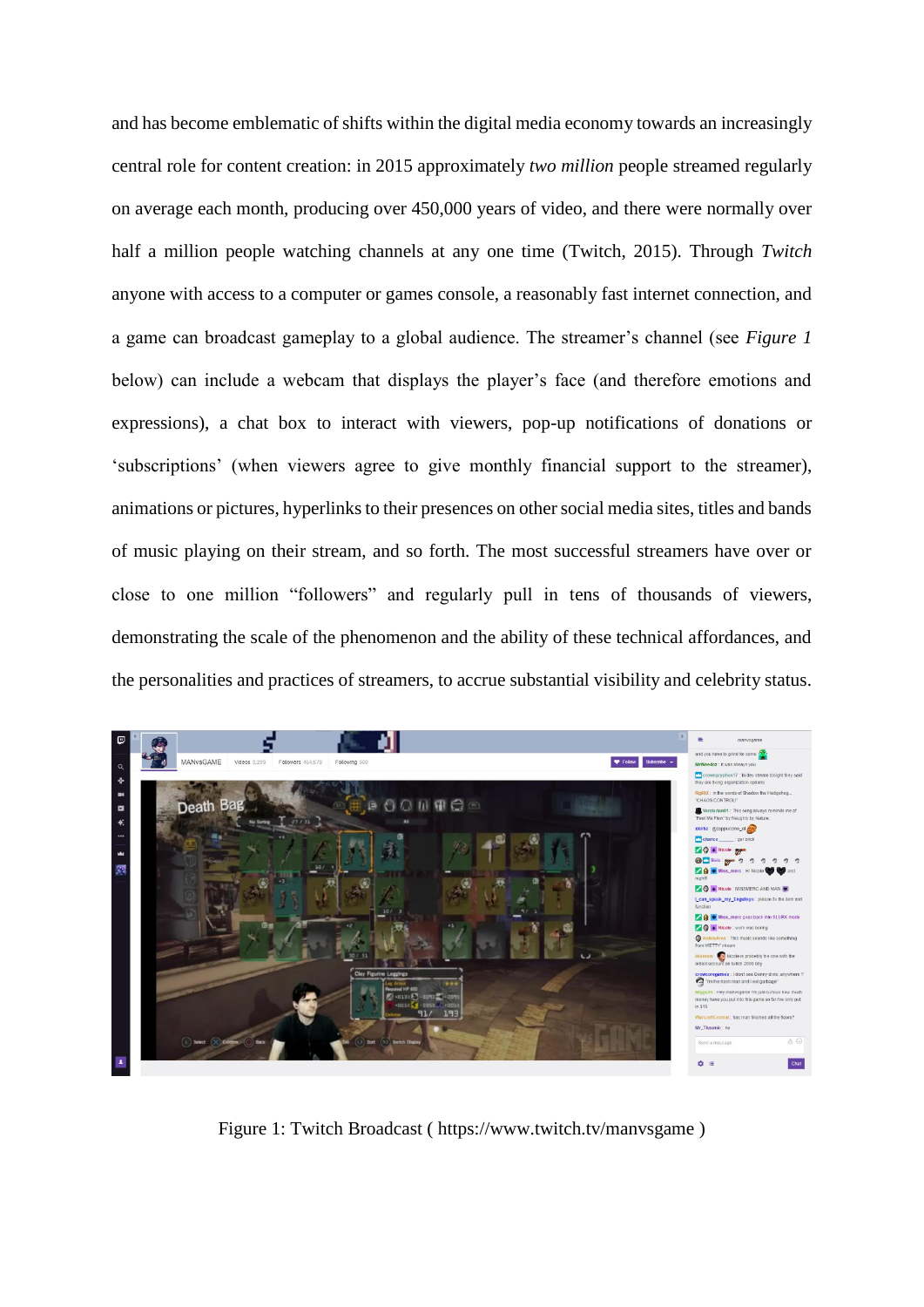In this paper we will examine for the first time the lives and careers of those like P1 who make (or are aspiring to make) their primary source of income from the live broadcasting of video games on *Twitch*. In doing so we will seek to understand how streamers navigate the transition from a non-streamer to the aspirational goal of becoming a *Twitch* "professional" (one who earns their primary income on the platform), and how these individuals understand their own practice and the wider emerging media ecosystem they both exist within and help to construct. Drawing on original interview data with thirty-nine experienced and in many cases full-time video game streamers (twenty-four directly quoted in this work), the paper examines the past, present, and future of the live-streaming career path: firstly, how streamers first started streaming and the increasing presence of games and games culture within a range of different cultural and economic media ecosystems; secondly, the particular kinds of (often strenuous and difficult) work and labour that professional and aspiring-professional streamers must engage in to be successful; and thirdly, the perspectives of these new media workers on the future of their streaming activities, and the future of streaming *per se*. In doing so this paper aims to more fully open up the practice of streaming for future research, and develop our understanding of the freelance workers whose investments of time and effort have enabled the growth and professionalization of this contemporary media phenomenon.

#### **Understanding Twitch: The Existing Literature**

The interwoven elements at play in the *Twitch* phenomenon - of digital intimacy, celebrity, community, content creation, media production and consumption, and video games - make *Twitch* a rich site for study. However, as a result of its newness and novelty, it has seen minimal sociological investigation to date. Live-streaming has, however, been already defined as a media phenomenon through which 'anyone can become a TV provider' (Pires & Simon,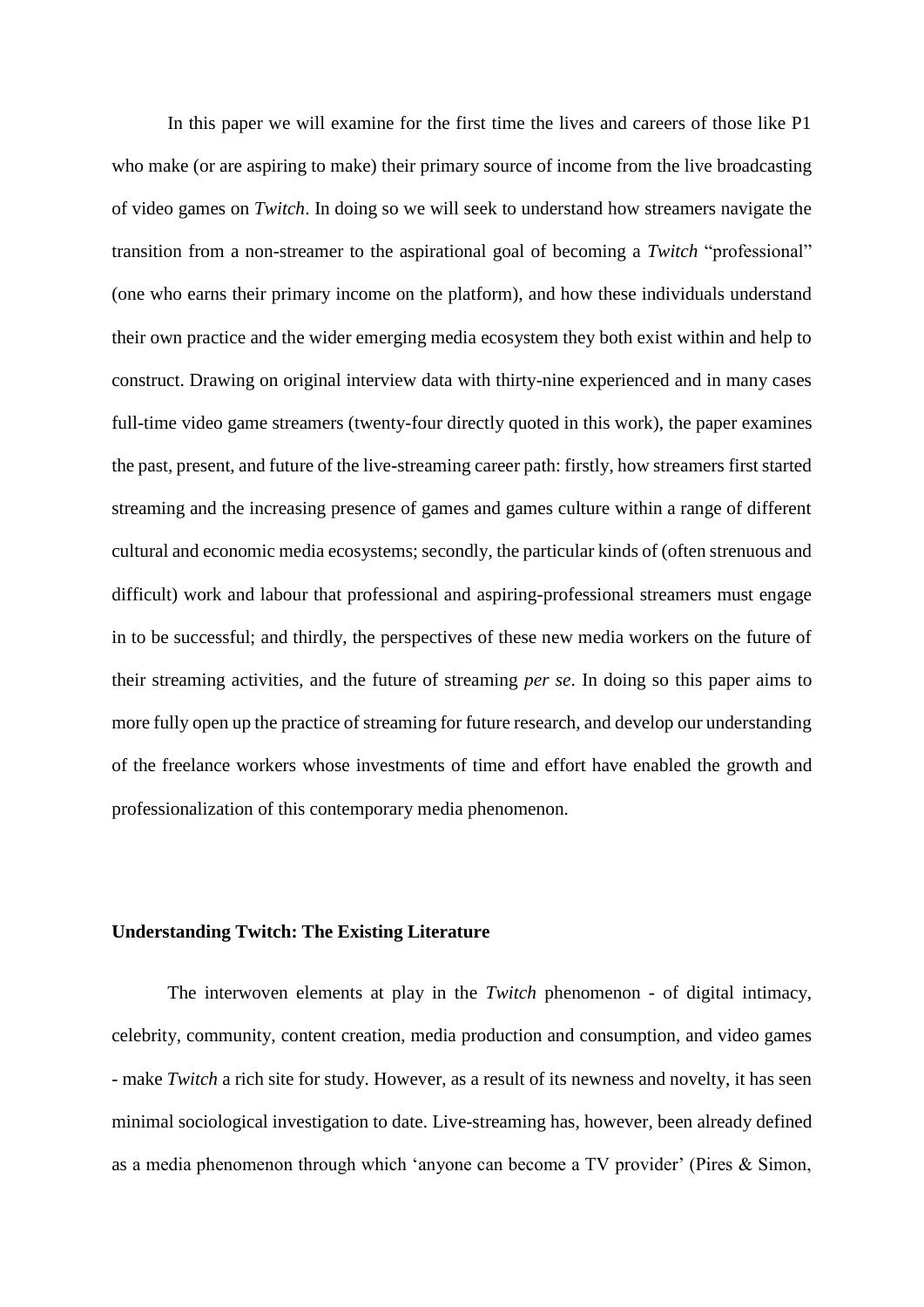2015:225), broadcasting themselves and their activities to a potentially large crowd of online viewers. Initial research into the phenomenon to date has tended to focus on why viewers *watch* others stream video game play, and the psychological motivations and interests of those who spectate the activities of others (Sjöblom and Hamari, 2016). Spectatorship has always been a part of video game culture more broadly (Taylor, 2016b), but those studying streaming have argued that streaming has given a newfound *intimacy* to game spectatorship (cf. Taylor, 2016b). This is a result of the *live* broadcasting of content, the ability for viewers and broadcasters to chat in real-time (Nematzadeh et al., 2016), and the development – via the technical affordances of *Twitch* and the behaviours of viewers - of tightly-knit communities around each broadcaster. These communities offer a feeling of closeness to one's preferred digital celebrities (Carrigan et al., *Forthcoming*) rarely matched in other media forms – *Twitch*, as Churchill and Xu (2016:223) argue, has consequently become 'more than just an entertainment medium; it is the home of the largest gaming community in history'.

These elements all make *Twitch* a rich site for the study of contemporary media spectatorship and consumption, and the communities that arise around those practices. However, as the above comments from P1 illustrate, there is also a highly unusual and contemporary form of *employment* to be found within this 'protoindustry of social media entertainment' (Cunningham & Craig, 2016:5412). Such employment is rapidly growing as a career path for those who achieve financial success in their game broadcasting. Particular demographics have already been seen to dominate the practice: streamers from the United States, for example, tend to be adults under the age of twenty-five, earning under fifty thousand dollars annually, and predominantly but not exclusively male (Quantcast, 2016). This is comparable to those who compete in professional video gaming (Taylor, 2012), another new media industry enabled by the play and broadcast of video games. Nevertheless, those who make up this streaming demographic have not been examined beyond simply these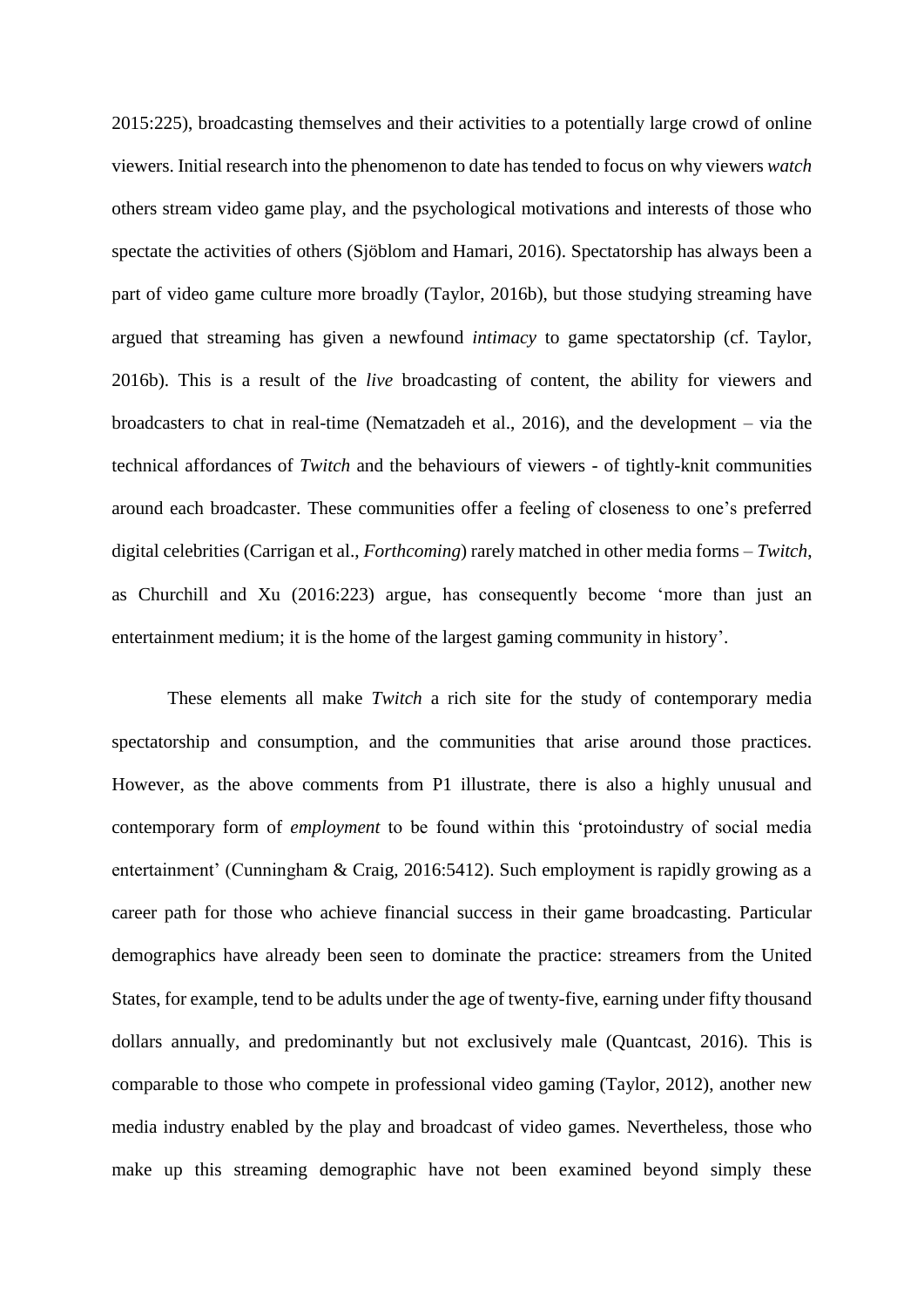demographic markers, and why they pursue streaming careers is entirely unexplored. We are therefore without data to understand the careers and aspirations of these new media workers, or how the lives of young people are being transformed through their streaming practices. This paper offers a first step towards answering these questions.

#### **Methodology**

Interviews were carried out during the three-day 2016 'TwitchCon' event in San Diego, for which *Twitch's* European division provided us with 'Special Guest' passes that ensured access to all areas of the event. TwitchCon is an event with attendance in the thousands, designed to enable broadcasters to meet their fans, fans to meet their favourite broadcasters, and the sale of numerous first-party and third-party goods and merchandise. These were semi-structured interviews (Schmidt, 2004), in which we questioned respondents about their lives as streamers, their experiences of "professionalization" towards becoming full-time earners on *Twitch*, and their personal reflections on the platform and the rapid growth of streaming as a practice. We acquired thirty-nine interviews with 'partnered' streamers, those who are popular enough that they earn part of the advert revenue on their streams, can offer viewers the opportunity to subscribe, and can also gain income through players 'cheering' for them (financial microtransactions), by securing merchandising deals, by joining an 'Affiliate' program with Amazon (for those in the US), and through 'tips' or 'donations' from viewers via off-platform sites such as Paypal. Of these partners, approximately half streamed as their full-time source of income, the majority of the remainder were streaming as part-time income and aspired to quit their other jobs, and a small number maintained non-*Twitch* jobs and used the platform for pleasure and additional income. Interviews lasted up to half an hour, and were facilitated primarily through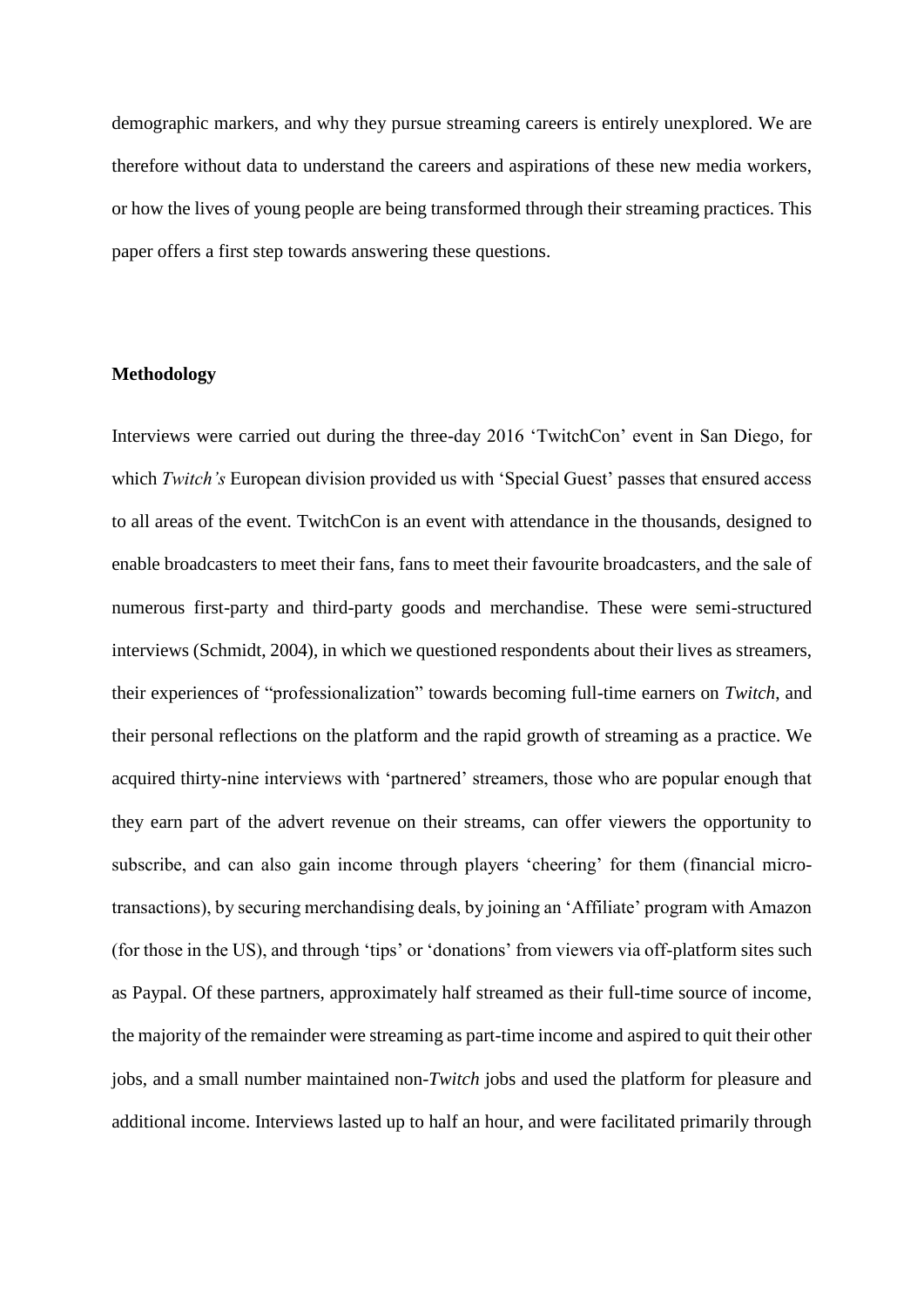our own recruiting during the conference, and in a small number of cases with the assistance of *Twitch* staff (who helped find gaps in the schedules of the most famous streamers).

Our sampling strategy therefore relied on the guidance of insiders, along with deliberately seeking out a range of participants. This started from an understanding of the gendering (Harvey & Fisher, 2013) and racializing (Gill, 2010) of new media work, as apparent on *Twitch* as any other media platform (Gray, 2017:355), and research should thereby ensure that their voices are granted equal attention. We therefore attempted to seek out a range of different views from partnered streamers, particularly looking for potentially marginalised perspectives. Transcripts totalling over fifty thousand words were coded by the authors in keeping with a grounded theory methodological orientation (Corbin & Strauss, 1990), designed to allow any and all themes to arise from the data with minimal intervention from preconceived notions. Through this process it became clear that three temporal themes were at the forefront of streamers' thinking about their activities, and structured their reflections on their streaming careers. These are the origins and motivations behind their streaming activity, the particular forms of labour required for everyday successful streaming, and streamers' perceptions of the future of both their streaming activity and *Twitch* itself. It is these we examine in this paper.

However, we should also note limitations of this initial study, which is part of an ongoing multi-year research project into live-streaming. We focused here on one event and on successful streamers; this was because we sought primarily to examine the processes of "professionalization" and career-development by those who pursue *Twitch* streaming as their primary source of income. The largest annual gathering of those who make their full-time income from the practice, and those who aspire to do so, was an obvious research site. However, numerous other avenues of research presented themselves during the study, three of which are particularly clear. Firstly, the examination of those who constitute the long tail of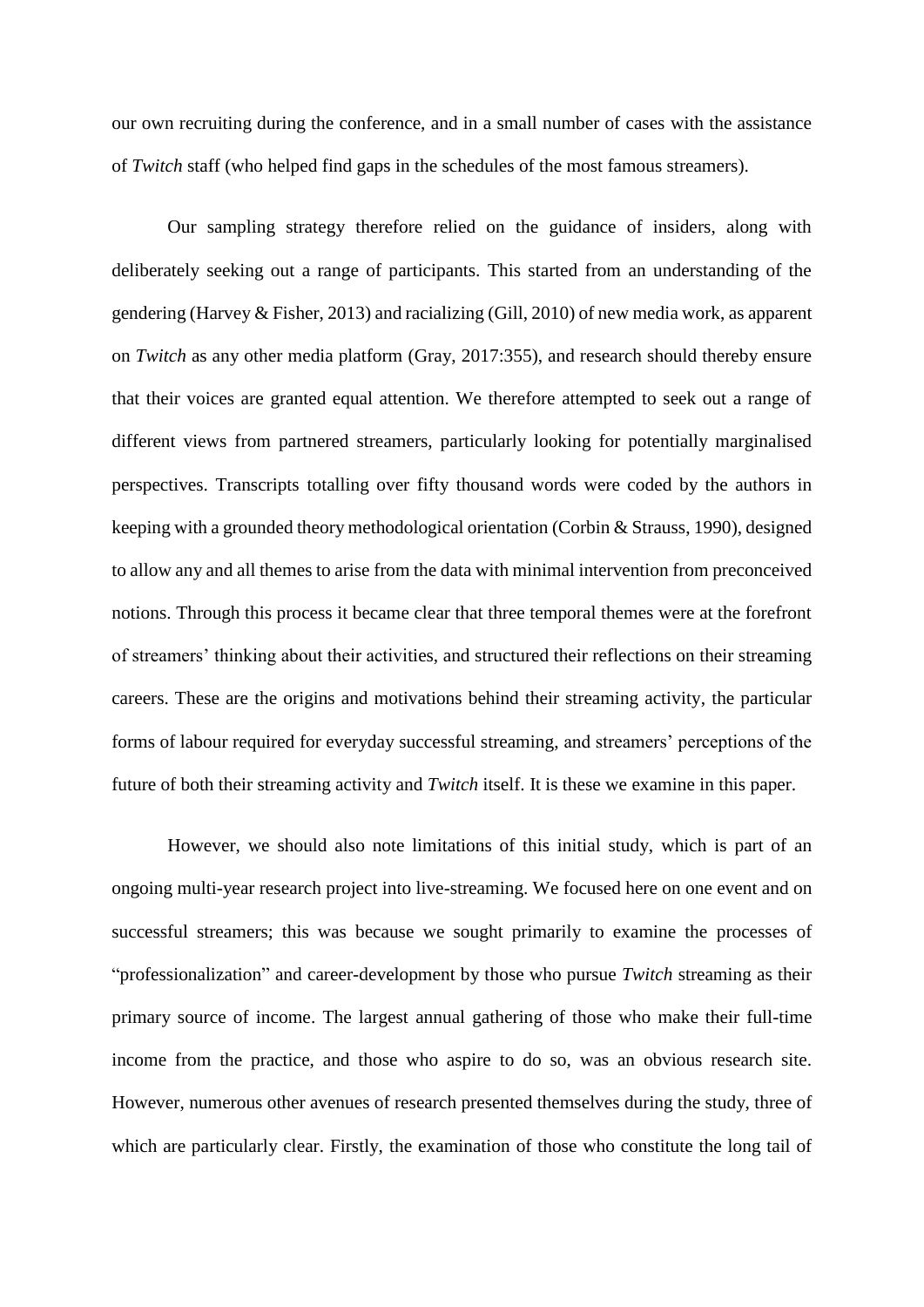*Twitch* (millions of non-professional streamers); secondly, those who stream the range of nonvideo-game *Twitch* content; and thirdly, how demographic differences shape *Twitch* experiences for its users. Future publications from this research project will address such questions, but our focus here is on the lives and careers of those who make, or seek to make, a full-time income from their streaming practice. These interviews on these topics offer the broadest scholarly examination of the experiences of professionalized and professionalizing streamers to date, something that has previously been held back by a lack of access to the professional and aspiring-professional community. Our ability to attend the most important annual event in the streaming community, and to have unlimited access offered by *Twitch*, resolved these difficulties; by talking directly to streamers in person, we are able analyse the phenomenon through the perspectives and life stories of those pursuing these distinctive new career paths.

#### **How do people become streamers?**

We begin by examining the origins of streamers, who recounted several different routes into the practice. The first dominant path into *Twitch* we uncovered was through streamers' existing experiences, and in some cases employed work, within 'eSports' or professional competitive video game competition. Professional gaming is a practice that has grown substantially in recent years, supported by the easy broadcast of tournaments through *Twitch* (Hutchins, 2008:857)*,* as well as deep grass-roots movements. Over a hundred million people watched eSports tournaments in 2015 (Kresse, 2016) that awarded over \$65m in prize money; such growth represents the 'legitimization of gaming as spectator sport' (Taylor, 2016a:115). Following from such a definition we consider streaming to be the legitimization of gaming as a spectator *activity* more broadly, and *Twitch* opening up a space for 'communities of practice'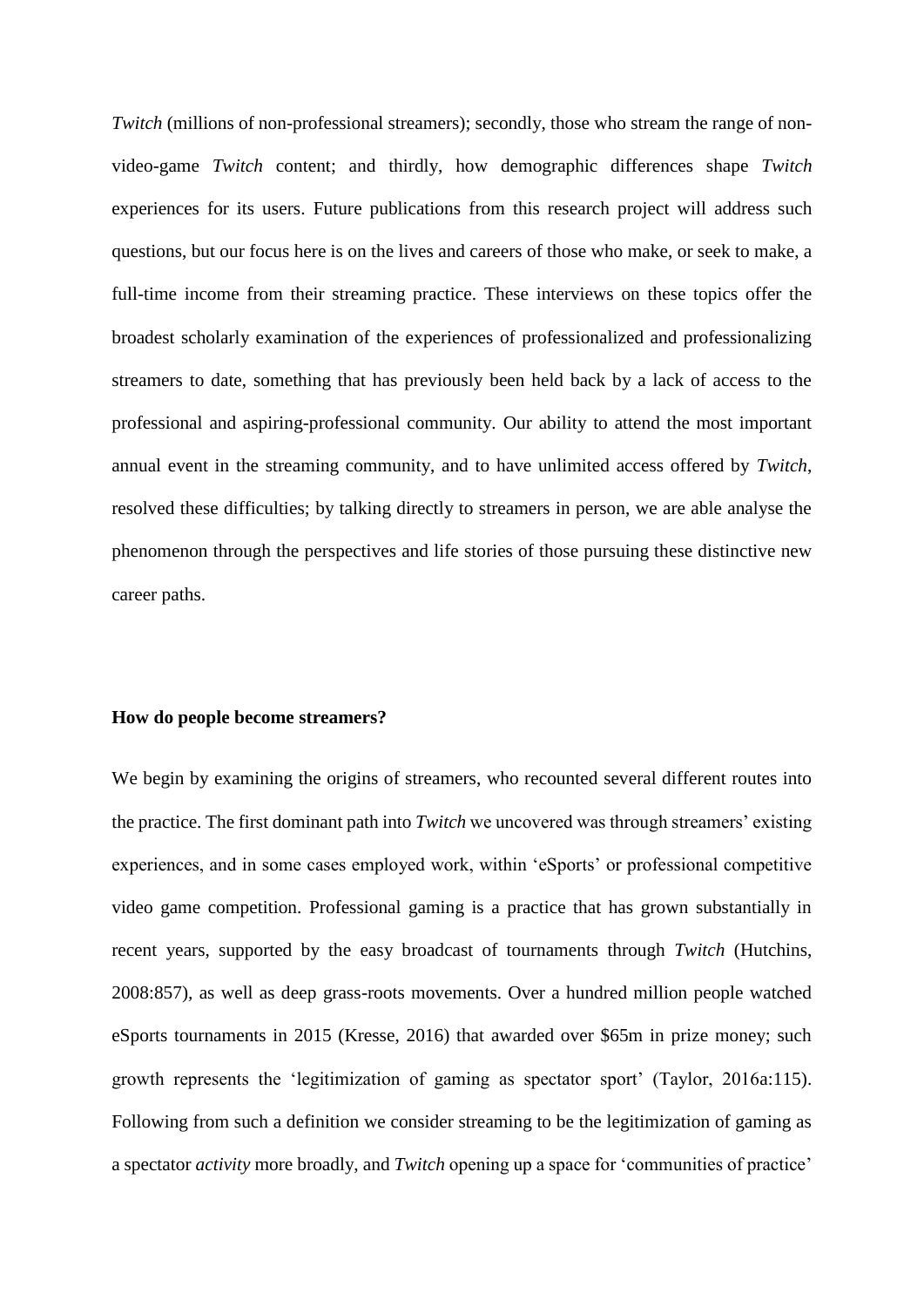(Burroughs and Rama, 2015:3) where people learn to play video games. In the case of *Twitch*, these are comprised of 'gamer-spectators' (Hamilton *et al,* 2014:1315). They provide an important opportunity for competitive players to learn and improve, and given the high skill levels required for such competition, there is a clear motivation towards both streaming and watching streams. For example, P2 starting streaming because they were 'a competitive Counter-Strike player' and 'watched eSports', whilst another respondent P3 had been a 'shoutcaster' - someone who commentates over competitive play online, rather than a formal tournament context - for several years. They had found success in this area, before then 'stepping back' into a producer role, producing 'a variety of different online leagues and tournaments as well as work[ing] with *Twitch* almost every day [to] help just create more buzz within the community of *Twitch* in general.' This crossover between eSports and streaming was also found with P4 who organised live tournaments of *Super Smash Brothers Melee* (2001) and streamed the game, along with P5, who broadcast tournaments and built their stream while assisting a major eSports team with their publicity. This route of entry into *Twitch* represents an extension of existing eSports behaviours into a more personalised and individual form, through the growth of streamers' own eSports channels, and the application of existing digital skills into a new potentially profitable context.

The second route into streaming identified from the interview data was getting into streaming via other online platforms that are not necessarily themselves 'gaming' platforms, but have many gamers active on them, and with communities that integrate closely with wider gaming culture. Gamers have long socialised via the communities that spring up in the 'mediated environments' (Dalisay et al, 2015: 1414) of virtual online worlds; for lots of our interviewees, *Twitch* was a logical expansion of such existing social ties and obligations. Many interviewees had come to streaming via *YouTube*, the dominant world-leader in video uploading and sharing, with a strong gaming community that is over a decade old. Given their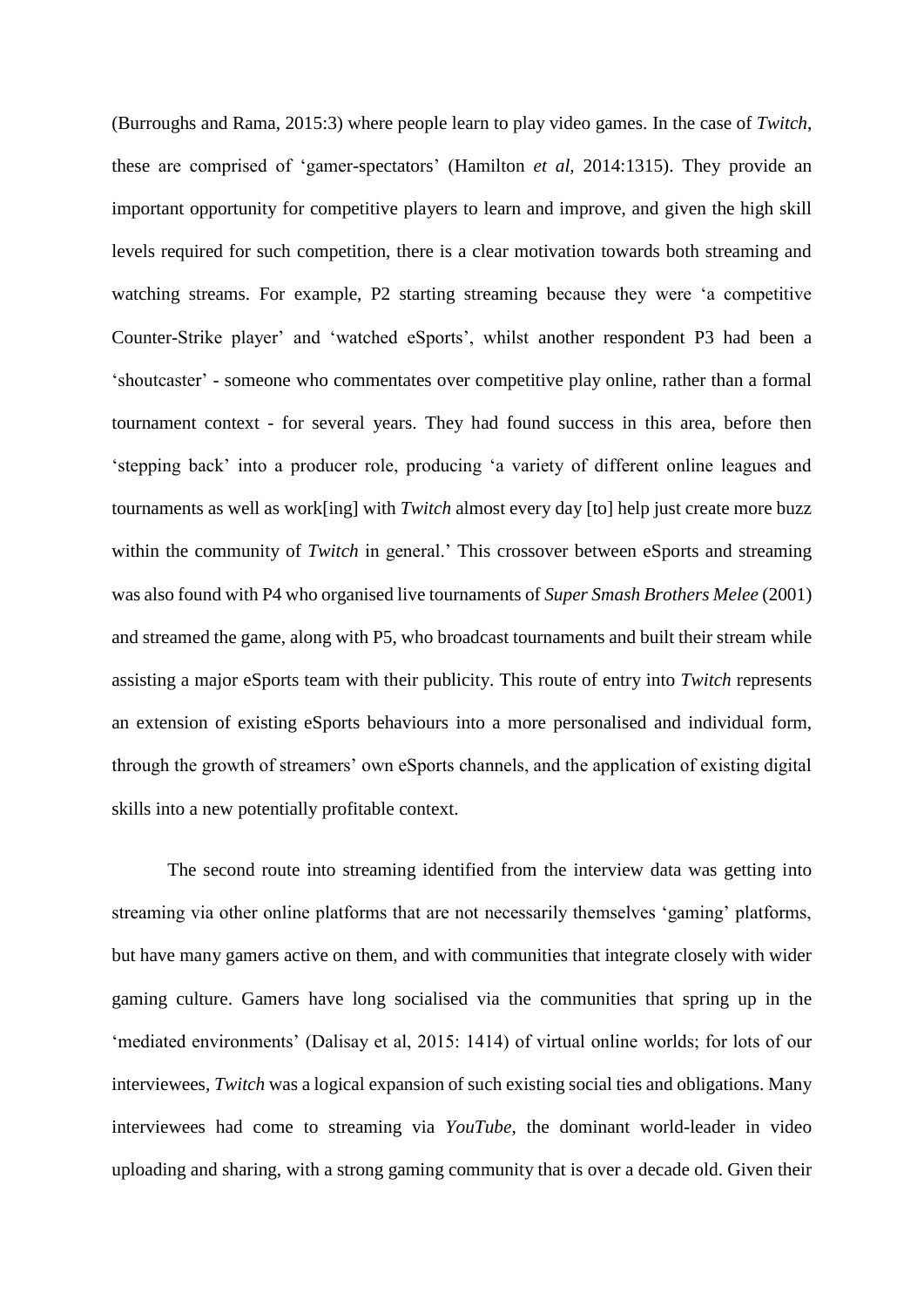overlap in video production, this was not surprising, whilst interviewees stressed the desire for *live* feedback and viewer interaction being a key part of their transitions into *Twitch*. P6 had begun their career making videos on *YouTube*, but they 'didn't really enjoy the feedback' because it 'wasn't instant', so they tried *Twitch;* 'the moment we started we had a few viewers, and automatically knew that it was something suited more for our style, having the instant feedback'. Similarly, P7 emphasized that *Twitch* has 'great ways to interact with your viewers', and they wanted to expand their existing work on *YouTube* 'to a new platform in a way that's engaging' and helps their viewers 'connect with me as a creator'. The connectivity of *Twitch* was clearly a strong draw when contrasted with existing platforms, allowing people to connect with those they had already forged social gaming ties with.

Alongside *YouTube* other routes from other kinds of gaming practice were also visible, such as coming to streaming via *Reddit* (a popular news aggregation and discussion website with a strong gamer presence), via games blogging across a range of platforms and desire to connect more closely with one's fans, and 'modding' - the practice of programming alterations to existing games and then distributing those 'modded' (modified) versions. P8 was previously a games blogger, but then 'discovered *Twitch,* and I decided that talking about games and getting the immediate feedback was so much more fun than writing a blog post' and having to wait for a period before any feedback came through; another respondent, P9, transitioned from being a creator of *Minecraft* mods, stating that 'I basically started streaming just to show people how to make mod packs in *Minecraft* and that quickly escalated'. Similar but somewhat distinctive was the story of P10, who said that they were 'found' by the 'right person' who advertised them heavily in the gaming community on *Reddit*, resulting in a massive influx of traffic to their channel which launched them rapidly to their currently success, going from starting streaming to being a *Twitch* partner in under a month - an incredibly short length of time for a process that takes years for many thousands, and can feel unattainable indefinitely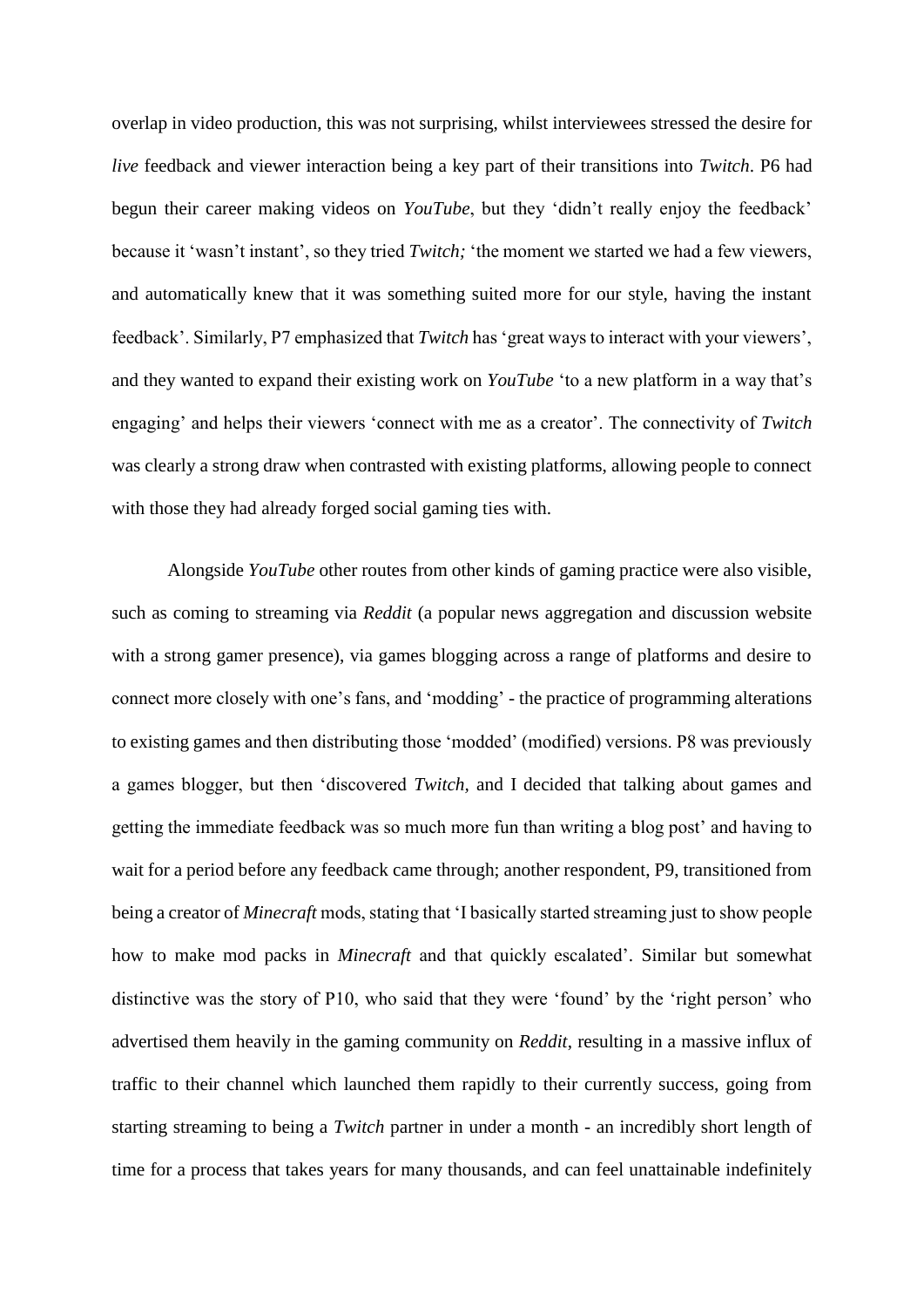for millions of others. Gaming communities are complex and often multi-site social phenomena (Seay et al, 2004), and such routes into *Twitch* demonstrate the ready transition of gamers from one medium of gaming culture into another, and the ability to bring in fans that one had already accrued on other platforms, whilst connecting more easily with new fans.

Interviewees therefore presented stories of being deeply involved in another gaming practice or community, and moving over to *Twitch* as the logical extension of existing behaviours. Considering both of these paths - involvement in the competitive gaming industry, and involvement in digital gaming culture and content production - it is clear that *Twitch*  streaming is not a self-contained phenomenon. It is deeply interwoven with the convergence of existing platforms and practices through which gamers both produce and consume content, but *Twitch* in all cases has given a new *immediacy* and (perceived) *intimacy* between the producer and the consumer. Content creators from other digital domains and communities are shifting towards *Twitch* for these reasons, and these moves represent a shift towards content that promotes 'social presence' - the degree to which a medium conveys the actual presence of those who are communicating (Short et al, 1976). *Twitch* is live, with its broadcasters visible on webcam, with conversations possible through the near-instantaneous chat window, and the ability of viewers to take actions visible on the channel (donating, subscribing, and so forth). These affordances of the platform are all ways for both streamers and viewers to enhance their visibility to the other, and *Twitch* is thereby extremely appealing for those already creating game content and seeking more intimate interaction with their viewers; such potential has led the way in the adoption of *Twitch* by those who are now professional or aspiring-professional streamers.

#### **The Work of Streaming**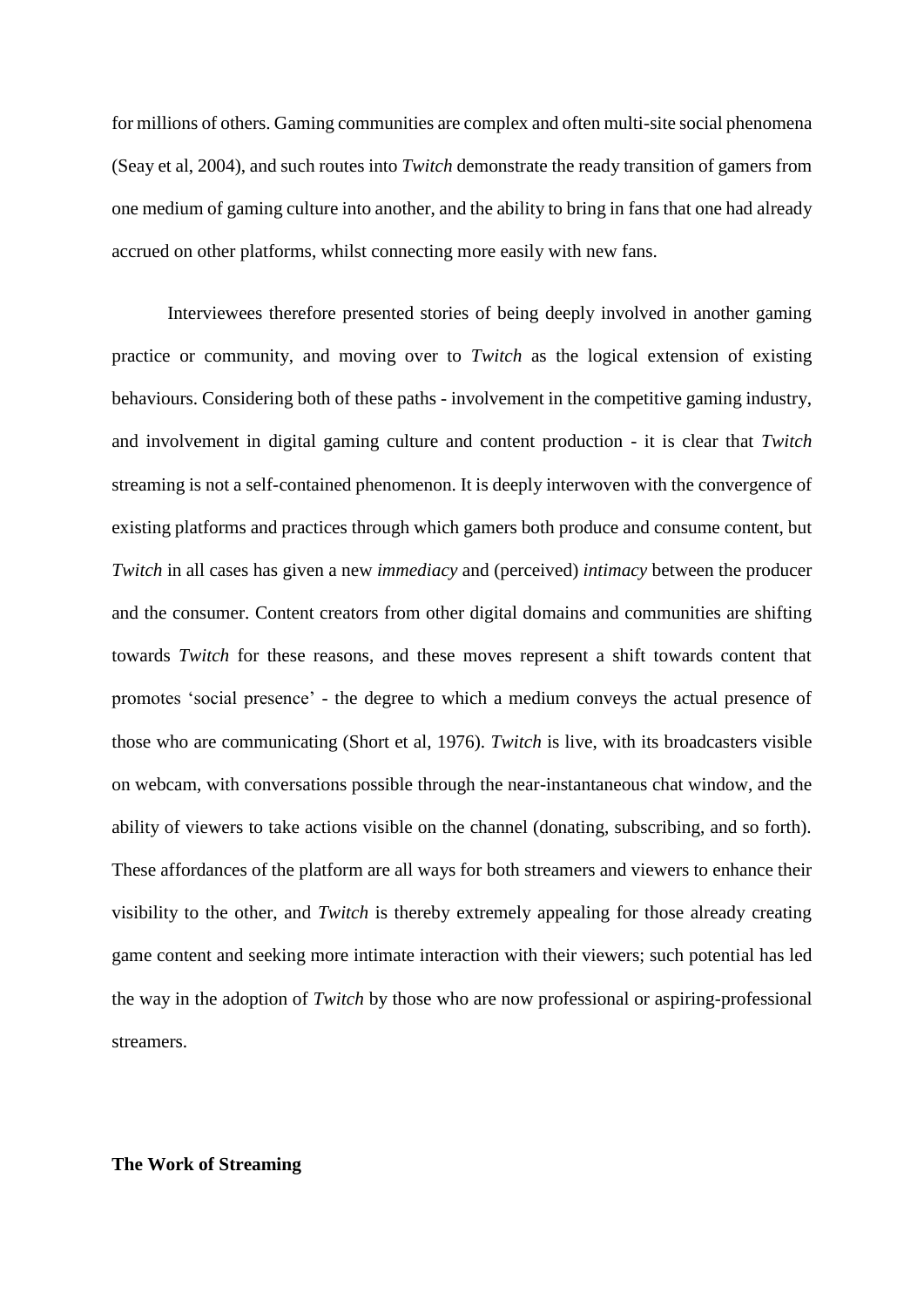Once people have opened their *Twitch* channel, what is streaming actually like? Our interviews explored streamers' experiences of work and labour in streaming, and it was immediately clear that previous experiences outside of *Twitch* had fundamentally shaped interviewees' attitudes to streaming. There were streamers who had worked – or continued to if they were not streaming full-time – as a software developer, graduate teaching assistant, stay-at-home parent, IT technician, registered nurse, teacher, sales manager, freelance graphic designer, public relations employee, and casino dealer – or were previously unemployed or studying. A number of interviewees had actually studied related degrees in higher education, such as journalism, film production, communication, and radio production. However, there were also streamers with less related educational backgrounds like political science and economics, and urban planning – although this degree choice did make more sense when we discovered that the interviewee had a passion for city-building games like the recently-released *Cities: Skylines*. Other than the interviewee who had studied streaming for their Master's dissertation, the application of traditional university education to online streaming was more complicated than a simple transition of skills or interests. As P11 explains:

[My degree] was good in the sense that I practiced creating content, [but] I would hope that I am correct in assuming that, very soon, we'll see maybe modern versions of the education that I took, [such as] an education that's saying 'we want you to create content online'.

The lack of formal training or education on offer to streamers meant that many had developed their abilities independently. For those who grew up with digital technologies, this was not seen as a challenge. For example, 'I learnt it by myself [...] and just by getting into it, doing it every single day, you will get used to of it and you learn more' (P12), whilst another interviewee, P4, described themselves as 'mostly entirely self-taught. There's enough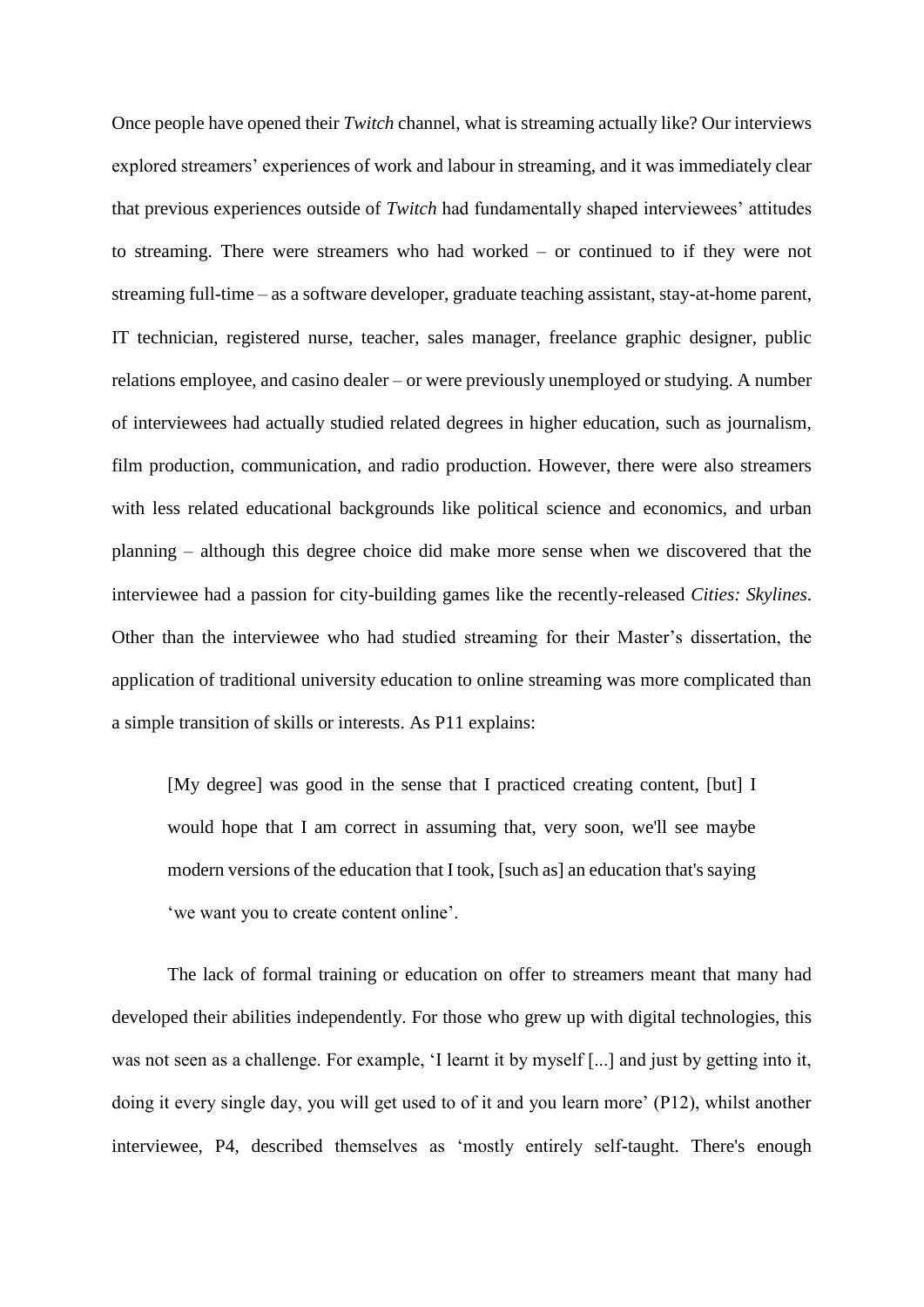documentation online for anyone to become a streamer'. Similarly, P13 was keen to explain that their channel 'specifically was the first to do 720 [a high-definition video format] and [...] the video guy told us we couldn't do it, so we did it.' This particular demonstration of technical knowledge, particularly when they had been told it was not possible, comes from a 'passion for pushing things stronger, faster, making the stream better, the community and all of that.' Technical skill, as Kirkpatrick (2004:23) has pointed out, is important in 'contemporary computer culture', just as Taylor (2006:72) has noted that 'power gamers' place a high value on 'technical skill and proficiency.' Skills were seen as central to both streaming and streamers' senses of self-worth and ability, but skills and knowledge taught in a traditional *university*  environment, even one meant to prepare the individual for a range of jobs including those that might be within the digital economy or new media, seemed inadequate, inappropriate, and simply unnecessary.

The amount of working time that the interviewees devoted to streaming was significant, often far more than the thirty-five hours that, for example, equates to full-time employment in the United Kingdom. P14 explains that they were streaming 'fifteen hours a day to launch things [...] I mean my first three months of *Twitch* was nearly every waking moment', while P15 would stream 'say 70, over 70 hours a week' and 'not take a single day off aside from those main critical days, emergency so on so forth.' Many of the interviewees balanced – or at least had to balance – streaming alongside other forms of paid work. For example, one streamer worked eight hours as a registered nurse, would 'come home and stream eight hours, sleep like four [laughter]' (P16). This experience was compared by P13 to working in IT with upwards of '90 hour weeks.' Although they explained they still do that many hours as a professional streamer, 'the difference is, the work that I'm doing now is 100% passion driven.' This kind of work ethic was stressed as part of the necessary process of becoming partnered by *Twitch*, but extremely hard to sustain in the long term. For example, P5 explained they would 'wake up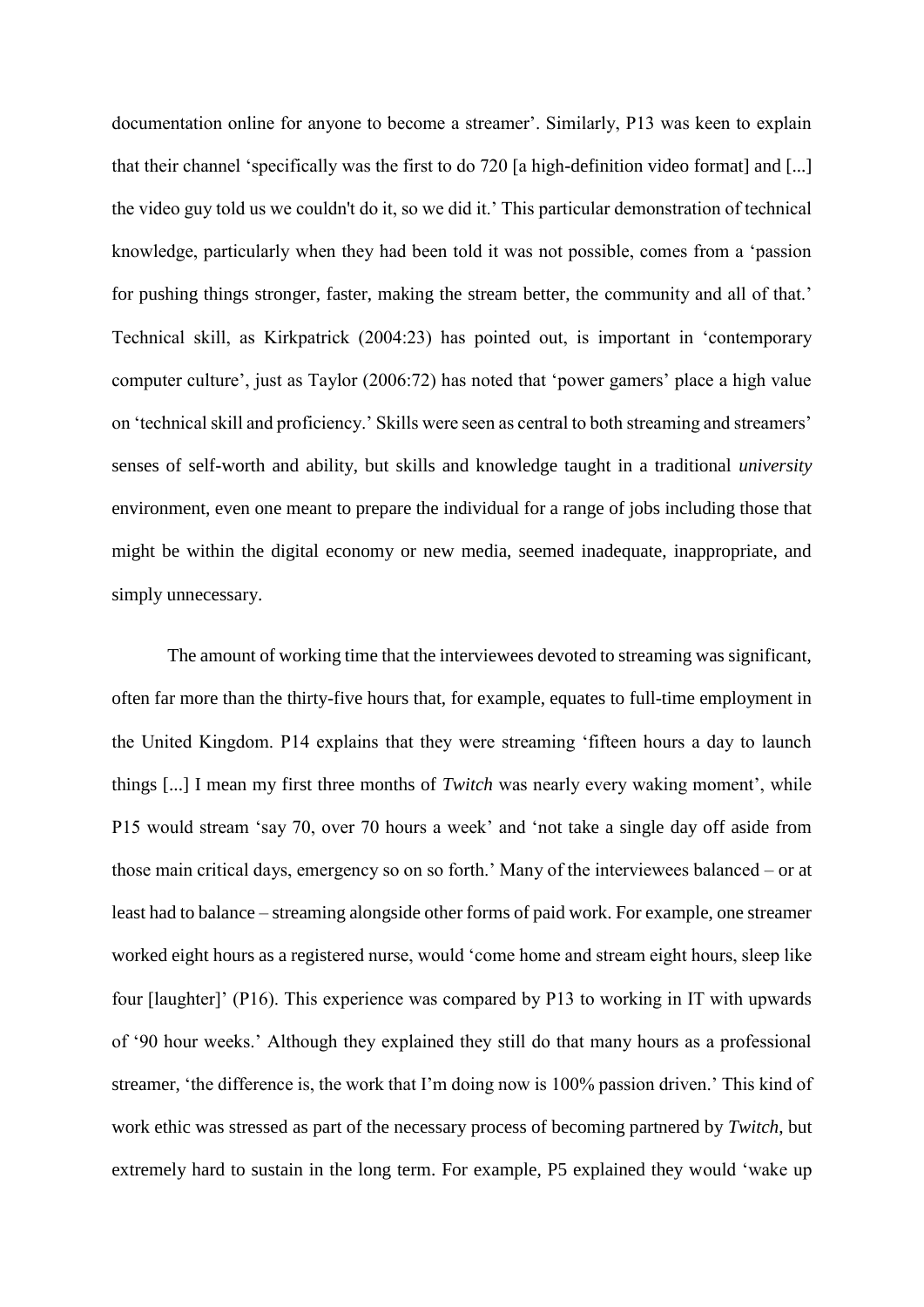around 7. I had to go to work 9 a.m. then I came back home at 6 p.m. when I started my stream and I streamed till 1 or 2. So it was really just exhausting [be]cause I had no time for myself.'

For those streamers that successfully maintained such an arduous schedule and became partnered, there was then a tendency to reduce the amount of time streaming – although this did not necessarily mean less work overall. For P17 it would be around four hours each day, between '2 to 6 [...] so a good amount of time.' Another very successful streamer explained that 'generally I wake up in the afternoon. I have a cup of tea, some biscuits, some breakfast. Then I just stream whatever I feel like, whatever I'm into.' The benefit of streaming was that they were their 'own boss. [...] I can make my own hours. [...] I average between six and seven hours five days a week' (P1). However, in addition to the activity of streaming, 'there's a lot that goes into it behind the scenes' (P1). This involves general preparation for the stream: what game is going to be played, ensuring the technical aspect set up and calibrated correctly, discussion topics, and so on. There are also administrative tasks like answering emails, and maintaining contacts and networking, all of which become increasingly central as the popularity and reach of one's channel grows. The time investments towards the acquisition of celebrity status are large in any domain (Wajcman, 2015) and we see this trend reflected very strongly in the substantial temporal investments made by both aspiring streamers seeking to build a channel, and already-successful streamers seeking to maintain one.

In addition to the discussion of the number of hours worked, many interviewees addressed what makes a successful streamer - this is a particularly interesting topic given the newness of the game streaming phenomenon and the flexibility of career path we have already commented on. As P14 explains, 'if you're a little bit of a social butterfly I think streaming works really well', a comment which contrasts sharply with pop-cultural tropes of videogame players as quiet, reclusive, and introverted. Others provided quite vague advice, like 'what has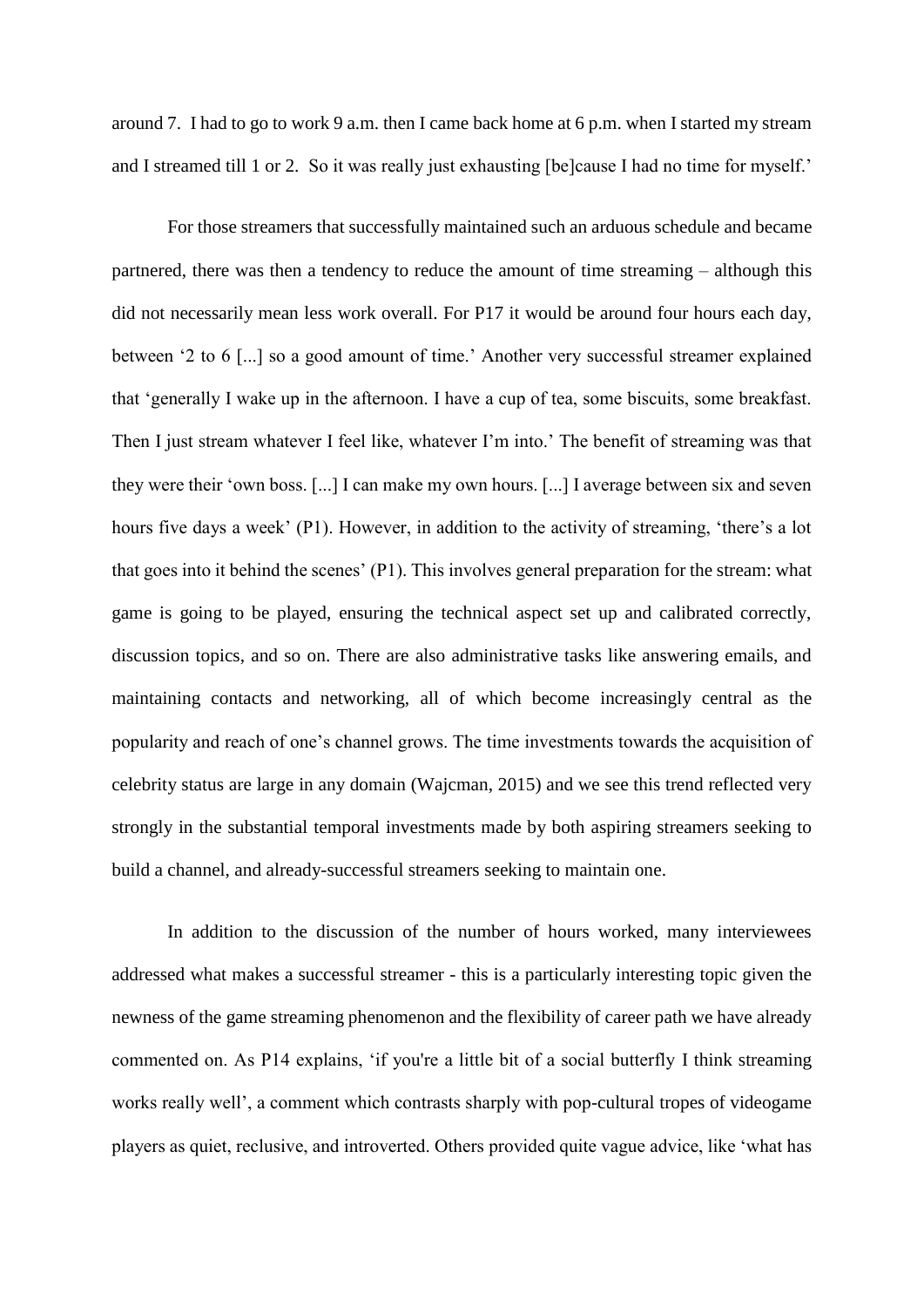helped me do that I don't really know... probably consistency, like always having a schedule and sticking to it' (P17). Having a regular slot in which viewers can find the stream was clearly important, making it different to other Video on Demand (VoD) services like *YouTube*. In other interviews more abstract factors were credited with success, such as being '100% passion driven and the huge difference between [traditional work is that] my workload is more, it's more stressful in a lot of ways, it's harder, it's heavier because you're chasing a dream' (P13). Many streamers discussed setting themselves targets – numbers of viewers, becoming partners, subscriptions and so on – and that this could push a streamer forward to become successful. For example, P15 explained that: 'I had a lot of goals set and I wanted to meet those goals so I did whatever it took to meet them.' Such discourses reflect an internalisation of the metricisation of success according to the 'popularity principle' (Van Dijck, 2013), a feature of online platforms of this sort whose algorithmic structures emphasise hierarchy and competition, with those at the top attaining a disproportionately high volume of attention and interest compared to those at the bottom. Understanding that rewards are distributed in an extremely top-heavy fashion, streamers were both aspiring to reach those heights, and reflecting back with varying degrees of criticality upon what they thought it would take in order to obtain those goals.

There was therefore also clear neoliberal subjectivity presented in the interviews, through which streamers argued that hard work, in streaming, is automatically rewarded. For example, 'it's basically the hard work you're willing to put in' (P18); 'in the end it's all about you and it's all about you working your hardest' (P15); 'there's no shortcuts of this platform or any kind of content creation but it's absolutely worth the time you put in' (P7); and 'basically the end of the day we're entrepreneurs in this environment because we are our own bosses' (P9). This is a development of what Cunningham and Craig (2016:5413) have analysed as 'a rapidly professionalizing and monetizing wave of diverse, multicultural, previously amateur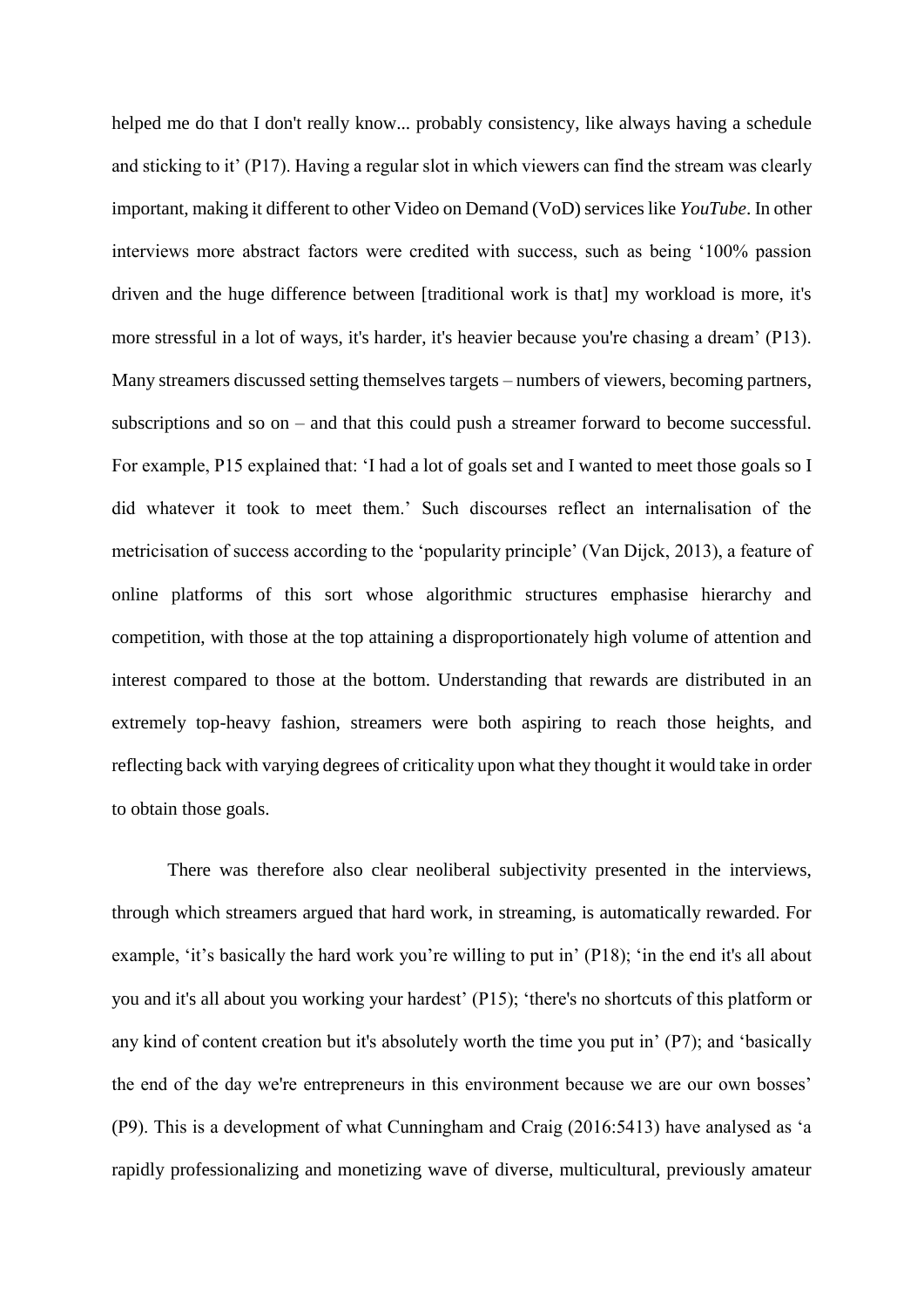content creators from around the world' who have successfully 'harnessed these platforms to incubate their own media brands, engage in content innovation, and cultivate often massive, transnational, and cross-cultural fan communities'. This emphasis on work ethic from the streamer ties in with the broader trends of de-industrialisation: the decline in long-term management employment and the growth of precarious service work. This has taken place alongside an 'effective strategy of subjectification' which encourages people to see themselves as 'companies of one', as 'individuals for whom every action, from taking courses on a new computer software application to having their teeth whitened, can be considered an investment in human capital' (Read, 2009:30). Success is seen as the 'result of accomplished selfregulation', whilst failure is a 'symptom and consequence of a failure of self and self-regulation – the failure of insufficient enterprise' (Storey et al, 2005:1036). In this way the act of playing video games – albeit now in front of an online audience – has become an option for the hardworking 'homo economicus' (the supposed rational economic man), that Foucault (2008:226) defines as 'an entrepreneur, an entrepreneur of himself.' The platform has therefore provided the opportunity for the hosting and development of an incredibly driven layer of young people seeking to make a living from the broadcasting of their own game playing. As we have shown in this section, this far from a straightforward process, and it is clear that it entails a multiplicity of skills, practices and engagements that go far beyond simply 'playing games'.

#### **The Future: Twitch, and Twitch Streamers**

#### *Streamer Futures*

Having considered the past - how streamers begin streaming - and the present - what they do when they stream - we then turned to streamers' perceptions of the *future* of their practice. The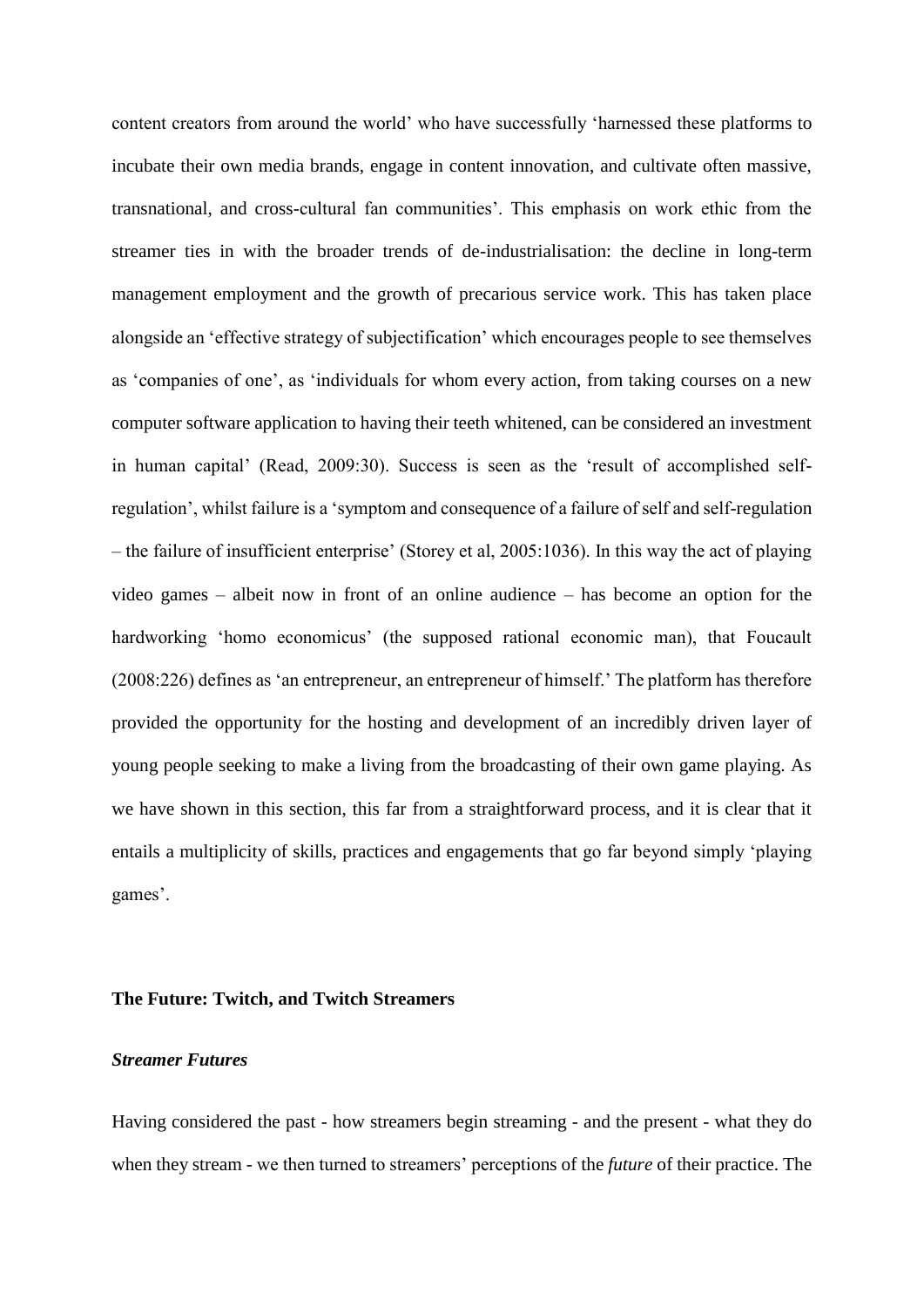responses fall into two groups: perceptions of the viability of their individual futures (if any) on *Twitch*, and their thoughts on the future of *Twitch* and streaming as a whole. In the first instance, all streamers we interviewed except two (who were retired and planning retirement from streaming) were strongly committed to continuing streaming as long as possible. This included statements that 'I'll stream as long as I can' (P5), 'I would love to pursue this no matter what and if I could, and if I wanted, I would love to stream for the rest of my life' (P15), and 'I love doing what I do, and I hope to continue it for some more years to come' (P12). Such comments demonstrated that despite the substantial amounts of time and effort investment needed to stream successfully, alongside the emotional and background labour, streamers still tremendously enjoy their work and want it to continue indefinitely. Skalski et al (2011:394) argue that 'a certain sense of achievement, control, and self-efficacy is associated with playing computer games', just as Ryan et al (2006) argue that the impact of games on personal wellbeing is strongest when players feel competent and skilled during play; drawing on such understandings, we therefore suggest that the feeling of being a skilled and competent *streamer*  is one that brings a strong sense of self-actualisation and personal well-being, and that such feelings merit the time and effort investments they require.

However, despite their commitment to and enjoyment of the career path, almost all respondents felt a clear sense of precariousness in their streaming activities. P19 emphasised the importance of having what they called a 'backup plan', essential because 'I know realistically that I'm not going to be able to be a streamer forever'. They suggested this could be due to being unable to stream any more, or if streaming for 'whatever reason is not viable' in the future; similarly, P13 put an equally high value on 'stability', which they defined as 'getting that constant income to make sure that I have my nest egg' in case of 'accidental things' that might end a streaming career. Shedding light on such perspectives, P12 stated 'I don't think anybody can say [where] live-streaming, eSports or YouTube will end up in five, ten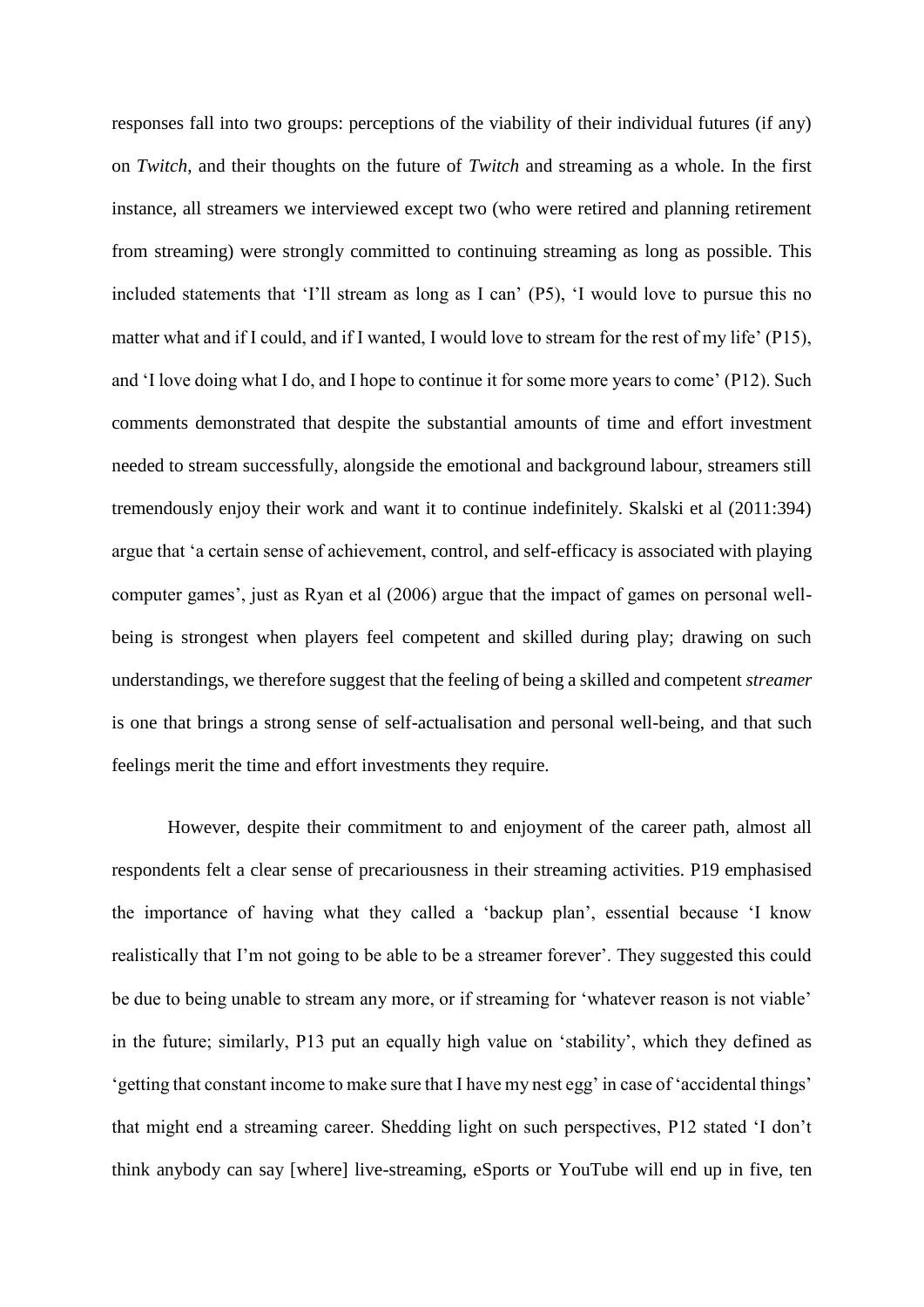years', whilst P20 said 'we will see how long the industry lasts' as a prelude to discussing their own long-term plans for remaining part of, or leaving, *Twitch*. All of these comments demonstrate a strong awareness of the fundamental *newness* of streaming as a career path, and - although (as we explore below) streamers took great pride in this newness - streamers were concerned about the long-term viability of such a disruptive new media form.

Interviewees in turn proposed explicit backup plans - P19 intended to do more charity work and convert their existing charity-focused *Twitch* channel into a non-profit, or work for another non-profit they already support through their gaming; P13 was looking for jobs at *Twitch* or a third-party company working with them, and saw streaming as a route into such a career; a third P15 proposed transitioning out of streaming into mentoring those who wanted to stream professionally, which was echoed by P21 who claimed that many streamers they had spoken to were thinking along similar lines. The most astute streamers are therefore *already* trying to position themselves for an escape from such a precarious career, whilst also trying to make the most of this career opportunity whilst it lasts. Such a pressure - even if it means sacrificing a job all seem to enjoy so deeply - shows how these streamers have not escaped the contemporary dynamics of work, but have replaced them with a new set of precarious relationships. Where individuals from *Reddit*, *YouTube* and blogging used those platforms to transition into *Twitch*, so too are many streamers now seeing *Twitch* as a way to transition *out* into other more career paths seen as more stable such as the games industry, or working for the *Twitch* itself instead of supporting oneself via *Twitch's* broadcasting platform. Under the pressures of the contemporary contradiction and precariousness of career opportunities, *Twitch* streamers see this *enjoyable* career as only a transition into some less enjoyable, but more *stable*, alternative. The idea the enjoyable one might also remain stable seems unlikely to these new media workers, and they are actively preparing themselves for what they see as a highly uncertain future.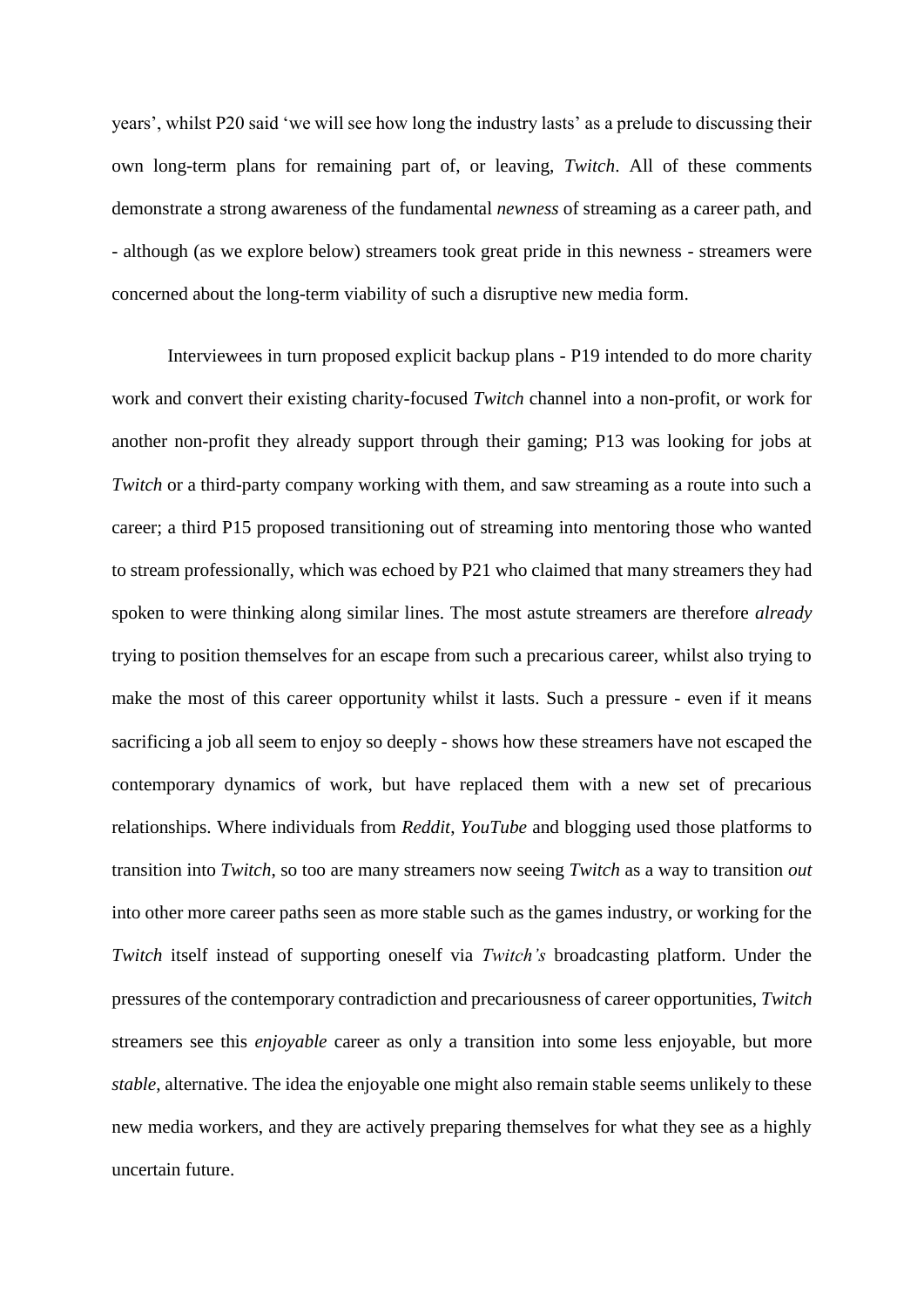#### *Platform Futures*

Interviewees also commented about the future of *Twitch* and streaming alongside their own place(s) within it. All interviewees expressed strong agreement on two major points: firstly, the feeling that current streamers were in on the 'ground floor' of a massive new media platform and global social phenomenon, which made many streamers feel quite privileged; secondly, the common belief that *Twitch* and streaming would only continue to grow in future years, deploying a range of justifications for this belief, and that *Twitch* represented the earliest stages of a world-changing technological trajectory that would expand years or decades into the future. The first of these - the feeling of 'being there at the start' - was most clearly espoused by P13, who framed this in terms of another highly-competitive employment domain:

We're just in the brand new stages of this new [streaming] explosion, so now a professional streamer [is] way more plausible than saying 'I'm gonna be a professional NBA player' or 'I'm gonna be a professional baseball player'. It's way more reasonable to think that you can be a professional streamer.

This belief was repeated by many respondents. '*Twitch* was the first one to really take things seriously and really streamline live streaming for gaming,' P22 stated, implicitly noting that although the technology is not new, the strengths of *Twitch's* particular platform are distinct. 'They're the pioneers', they added, and that 'everyone looks to *Twitch* [...] because *Twitch* is the best'. P23, meanwhile, stressed that they believed *Twitch* could not be usefully compared to *YouTube* anymore and had developed its own, unique, new media ecosystem, and that the commonality in video recording and distribution was surface only. They emphasised the rate of change in *Twitch* as a young service that 'changes every six months', just as P21 said 'Its been a wild ride' about the first few years of the platform. In turn, looking to the future,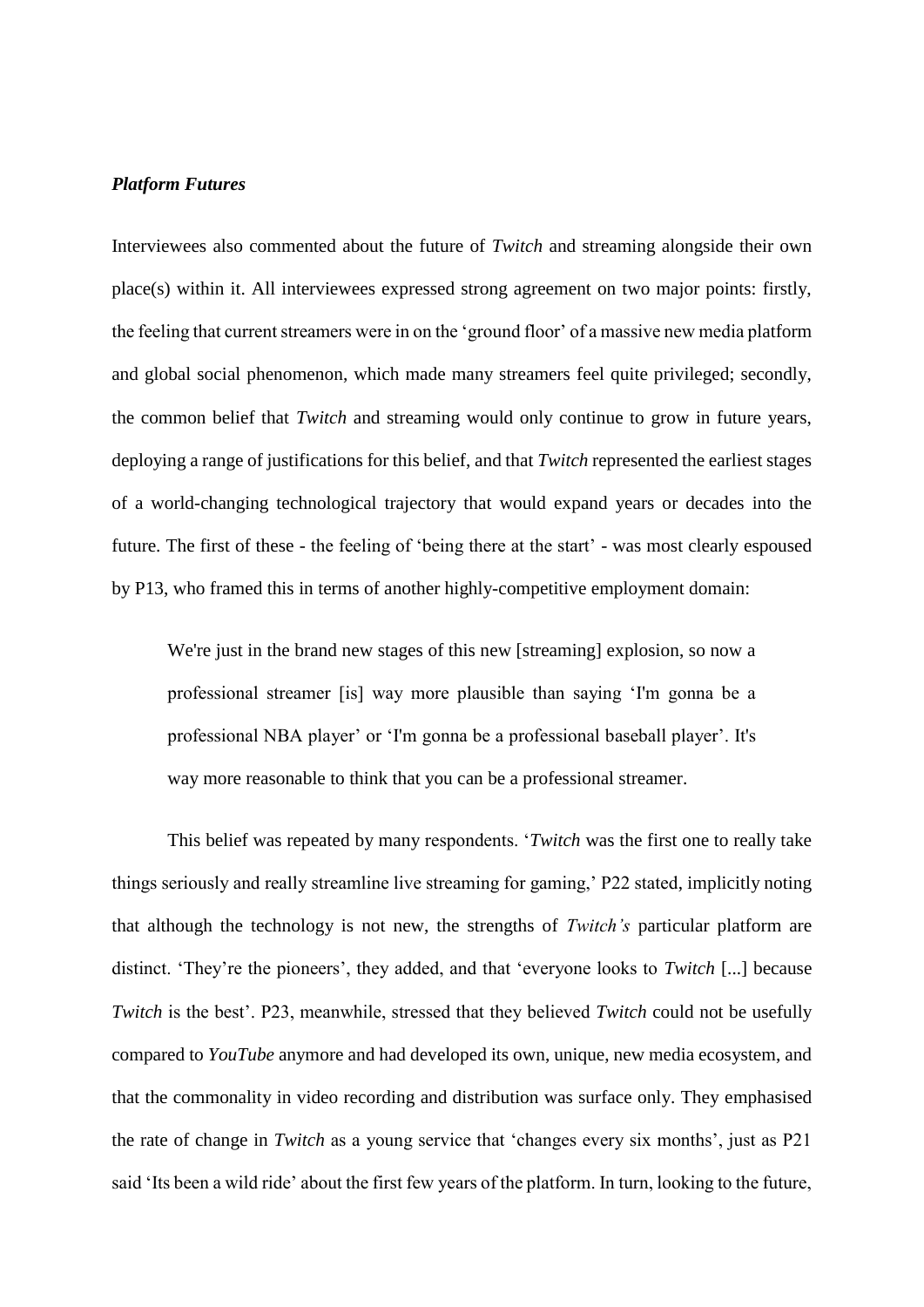'the only thing I can see', stated P16, 'is *Twitch* just growing and growing even bigger and bigger.' This was echoed by P24 who stated 'I see [*Twitch*] continuously growing with giving more options', P9's comment that 'there's so much growth and potential in [the] technology', and P5's belief that 'The potential [of *Twitch*] is enormous, so I think it'll grow even bigger'. P7 stated that 'the possibilities are endless for *Twitch*, and that's what I love', a perspective implicitly echoed by the prediction of P19 that *Twitch* might one day become a 'live replacement for a regular TV'. Interviewees therefore believed that *Twitch* was in its early days now, and they were proud to be streaming at this moment in time, but that in the longer term *Twitch* was all but destined to become a major global media force.

The discourse of *Twitch's* present sociotechnical innovation and the profound future impact it should have is most richly expressed in the comment of P7, who drew upon broader historical conceptions of innovation and disruptive technological change to express their feelings on the importance of *Twitch* to the digital media ecosystem:

It's like the equivalent of Alexander Bell, I think his name was, laying down the first telephone lines back in the 1800s, 1700s, whenever it was. I think that's what we're doing right here, right now with Twitch, and that's something I want to be a part of.

The same respondent later added that the 'gaming industry is laying the foundation for every single technology aspect that we have'. Although these seem extreme comments to make, they are only a little more dramatic than those of other respondents; whilst interviewees varied in the strength of their certainty that *Twitch* was on the ground floor of massive new media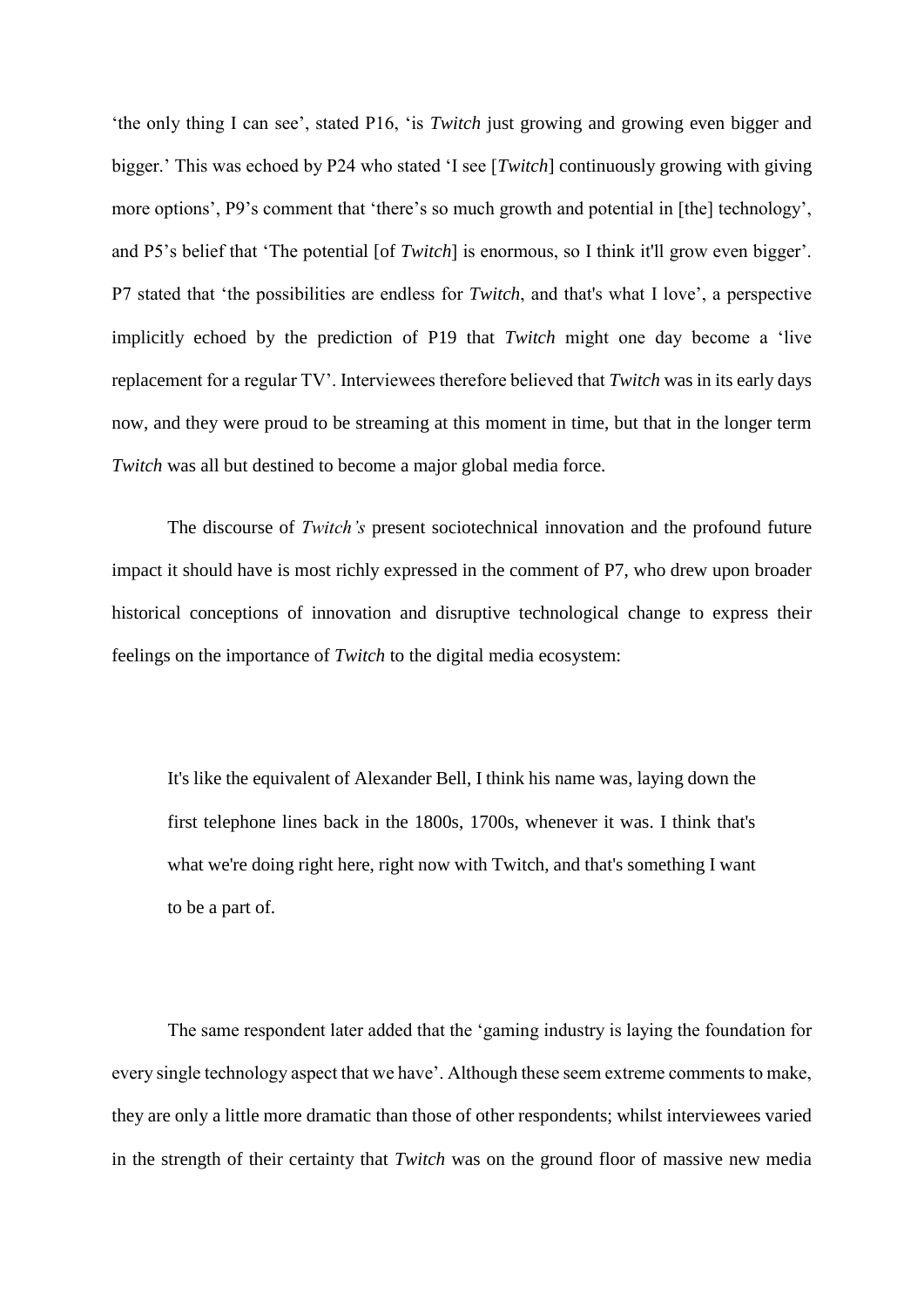change, they were united in that certainty *per se*. Such narratives of predicted technological development - from a new invention into a widely-used technology - serve to emphasize the 'legitimacy' (Barnes, 1974:140) of new inventions, such as live game streaming. As Bourgonjon et al (2016) argue, such statements are 'constitutive of both the personal and social construction of the impact of video games', and we see here streamers attempts to position their activities as more than mere 'play', and within the domain of broader and highly-impactful global technological and media changes. By articulating confidence in the importance of *Twitch's* innovations and anticipated future impacts, interviewees were legitimising their own practices - and the large volumes of time streaming requires - through presenting them as the start of a new historical epoch in media production and consumption. We can understand the motivation behind these discourses further through Kirkpatrick's (2016:1439) observation, after studying the early decades of gaming culture, that 'gaming cannot escape the logic of its field, which determines that it will always try to be something more and better than gaming' in its quest for broader cultural legitimation and acceptance. Such beliefs are clearly still extant in the era of streaming, and these discourses of streamers should be understood as a further presentation of this same desire for gaming and play - often trivialised pastimes - to transcend their current places in wider society.

#### *Personal Futures and Company Futures*

To conclude this final analysis section we now briefly note an intriguing tension in the interview data. We have demonstrated here a clear emphasis upon feelings of *precariousness*  expressed by our respondents about their long-term *Twitch* careers. When considering the future of *Twitch* as a company, however, the opposite was the case, where comments ranged from the generally optimistic to the borderline techno-utopian. This contradiction articulates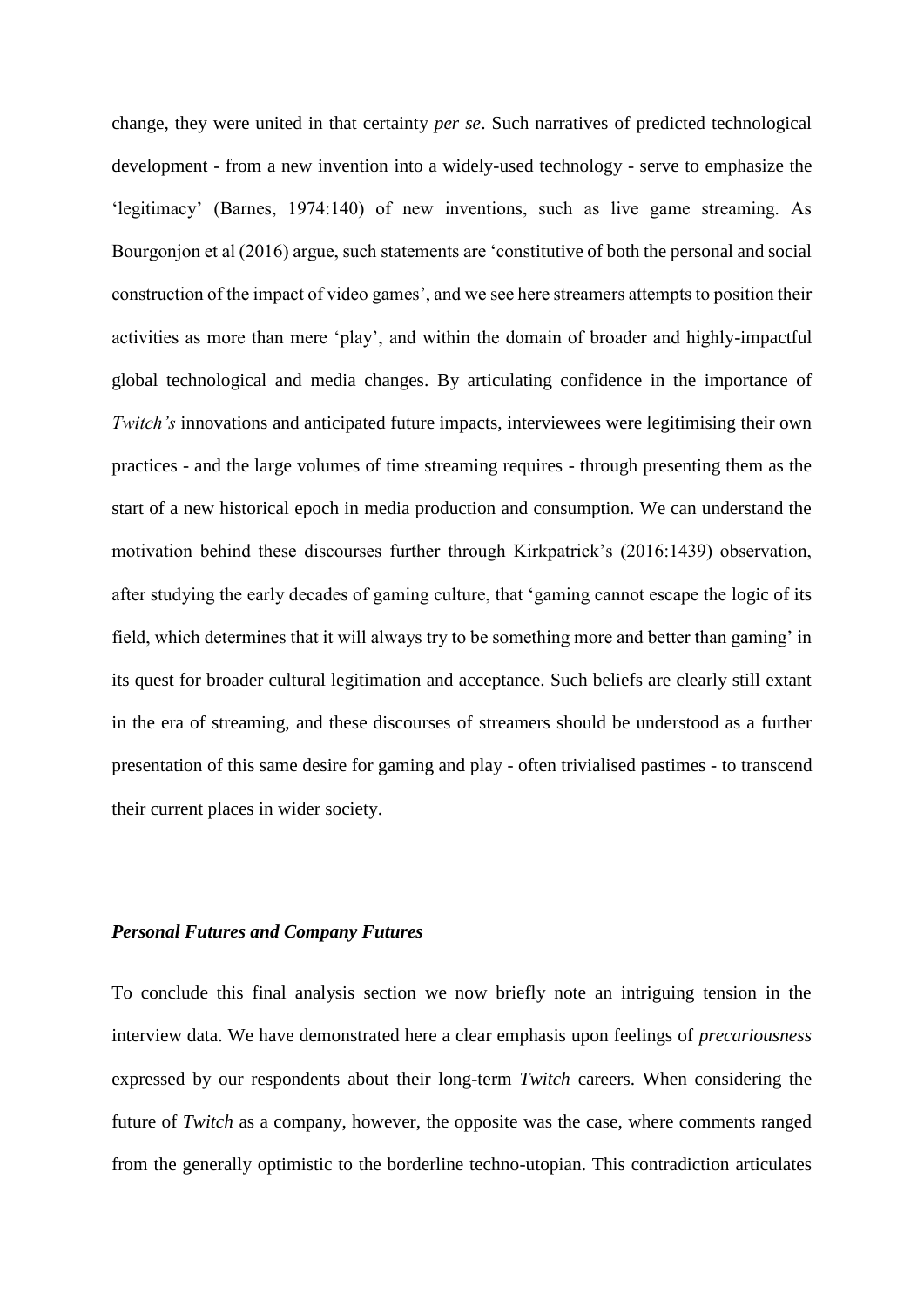an important tension observed by professional and aspiring-professional streamers, which we suggest is indicative of a keen understanding of the dynamics of new technologies, and specifically new technological industries and their knock-on effects upon labour practices: innovative companies and inventors can profit tremendously from technologies and new forms of work that leave those actually performing the work or using the technologies ever more precarious or insecure. Streamers can consequently be seen as belonging to what Standing (2011) calls the 'precariat', a class of people with perpetually insecure careers. Many such individuals work in what has been termed the gig economy (Friedman, 2014), entailing flexible and non-permanent arrangements with employees (Weststar, 2015), or with privately-owned platforms such as *Twitch*. This is also the case within the related career path of eSports, where professional players are precariously employed whilst eSports as a whole only continues to grow in economic value (Author(s), Forthcoming). Streamers, like those in these other domains, are clearly aware of this tension, and it is already affecting their reflections upon their careers and their plans for the future. Subsequent longitudinal research, however, will be required to unpick these anxieties in more detail and how - if at all - they shape the co-evolution of *Twitch*, and its streamers, in the years and decades to come.

#### **Conclusion**

Before I could walk I've been playing video games, and it's a passion of mine,

so I wanted to turn that passion to paycheck. (P15)

Computer games have become an inescapable part of our overall media culture (Dalisay et al, 2015), and examining gaming activities is consequently crucial for understanding an increasingly media-saturated society (Thompson, 1995). The growth of cheap and effective communication media, meanwhile, has enabled a small number of performers to obtain global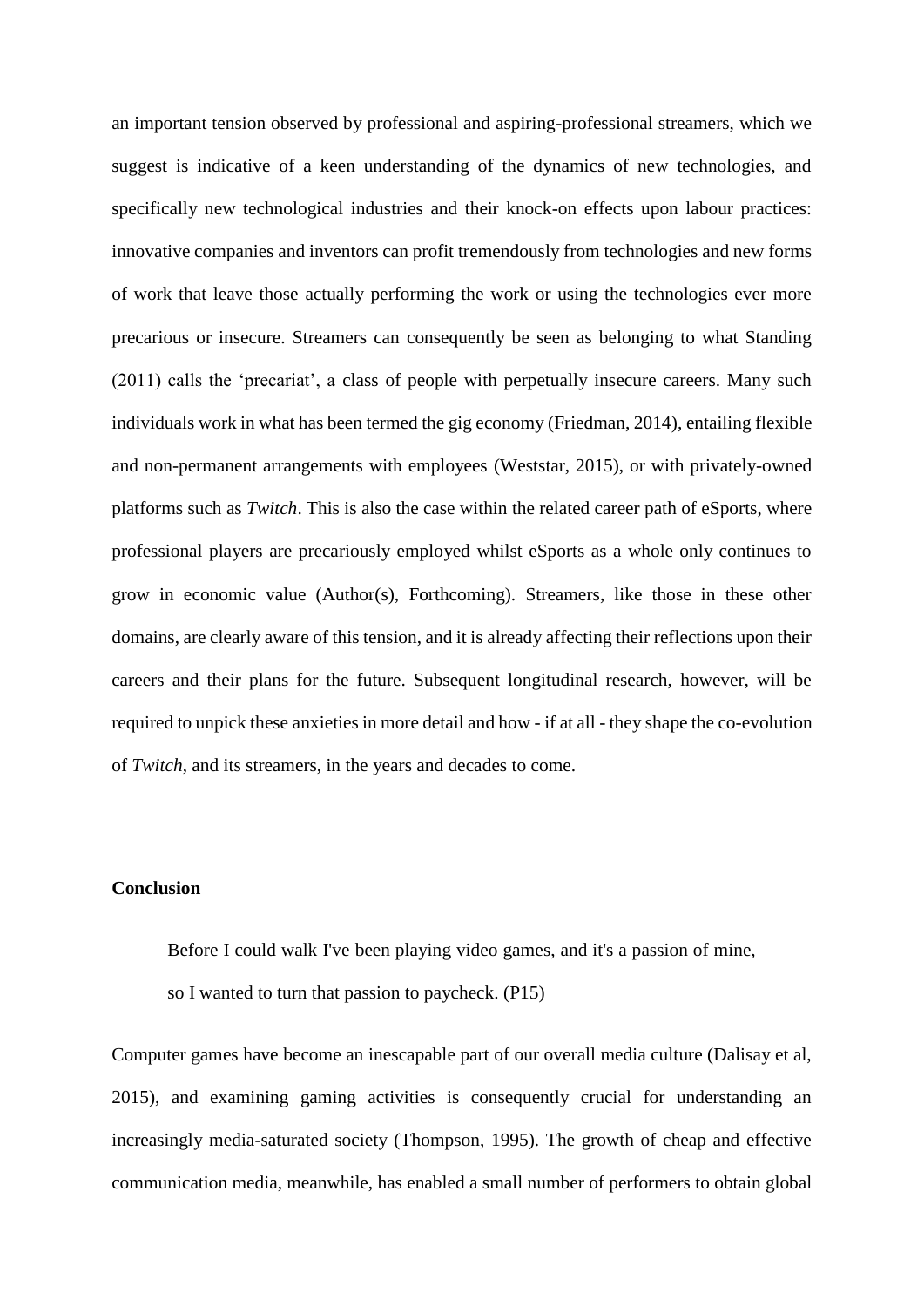celebrity on a far greater scale than ever before (Freeland, 2012). Such media industries are a rich site for studying these 'enterprising' and independent careers (Storey *et al*, 2005:1049), and let us examine the distinctive features of digital 'cultural work' at a moment when successful creative workers are seen as exemplary entrepreneurial citizens (Gill & Pratt, 2008:1). In this paper we have brought together these concerns with games media and digital celebrity by examining the lives and careers of those who broadcast themselves playing video games as their source of full-time income, and those who aspire to such a goal. Drawing on original interview data we explored how streamers entered this career path, the work of streaming, and the future of streaming and their own channels. In doing so we uncovered how *Twitch* slots into the ongoing convergence of digital and online media platforms, the strenuous yet rewarding labour of becoming a professional broadcaster, and the complex mix of anxiety and confidence streamers have about the future. Streaming shows no signs of shrinking in the immediate future as more and more become embroiled in the practice as both consumers and producers, whilst even in this initial investigation we have identified a number of tensions that will shape its growth in the coming years. In this paper we have only begun to unpick the complexities and entanglements of such a platform, but it is clear that greater study of live streaming will offer us new insights into the distributed production of our contemporary media environment, and the lives and careers of those who labour to produce it.

#### **Funding**

This work was supported and enabled by the UK 'Digital Economy Crucible' Program.

#### **References**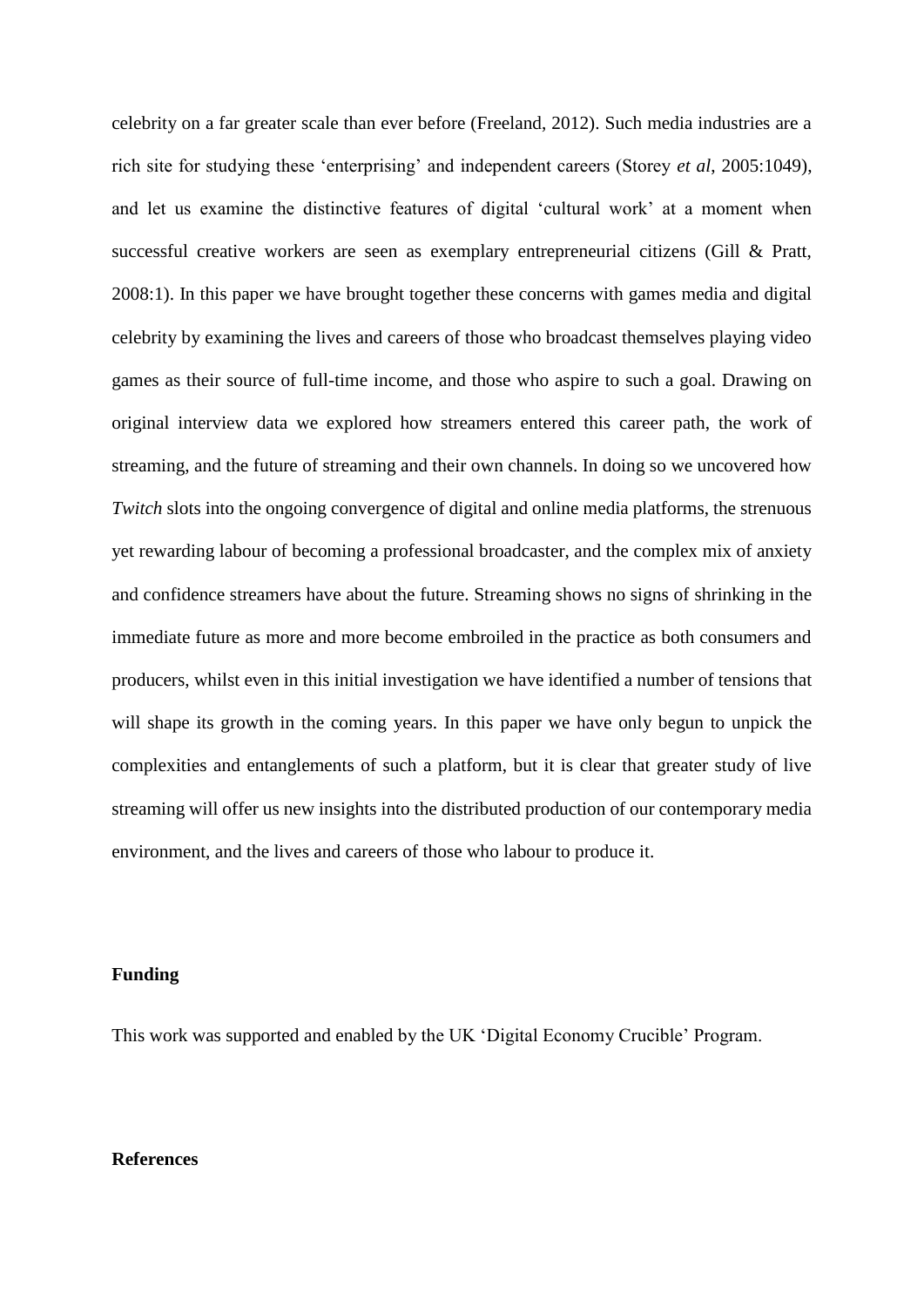Author(s), (Forthcoming) Work, Labour and Play in eSports and Professional Gaming, *Convergence*.

Barnes, B. (1974) *Scientific Knowledge and Sociological Theory*, Oxford: Routledge & Kegan Paul.

Barriball, L. K. & While, A. (1994) 'Collecting Data using a semi-structured interview: a discussion paper', *Journal of Advanced Nursing*, 19(2):328-335.

Bourgonjon, J., Vandermeersche, G., De Wever, B., Soetaert, R. & Valcke, M. (2016) Players' perspectives on the positive impact of video games: A qualitative content analysis of online forum discussions, *New Media and Society* 18(8): 1732-1749.

Burroughs, B. and Rama, P. (2015) The eSports Trojan Horse: Twitch and Streaming Futures', *Journal of Virtual Worlds Research,* 8(2): 1-5.

Carrigan, M., Author 1 & Brock, T. (Forthcoming), The Imperative to be Seen: The Moral Economy of Celebrity Video Game Streaming.

Churchill, B. C. B. and Xu, W. (2016) The Modem Nation: A First Study on Twitch.TV Social Structure and Player/Game Relationships, *2016 IEEE International Conferences on BDCloud, SocialCom, SustainCom.*

Corbin, M. & Strauss, S. (1990). 'Grounded theory research: procedures, canons, and evaluative criteria', *Qualitative Sociology* 13(1): 3-21.

Cunningham, S. and Craig, D. (2016) Online Entertainment: A New Wave of Media Globalization?, *International Journal of Communication*, 10: 5409–5425.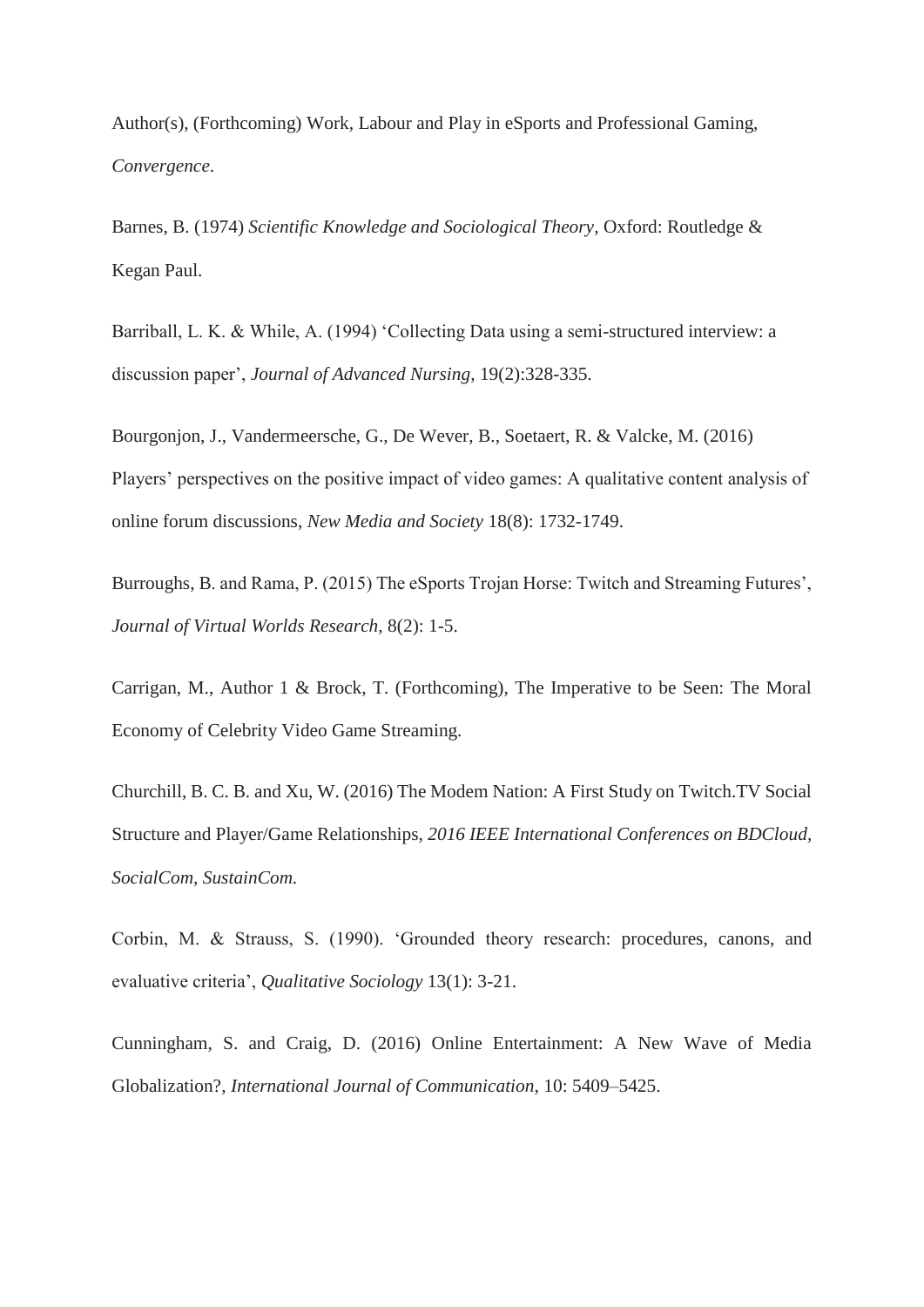Dalisay, F., Kushin, M. J., Yamamoto, M., Liu, Y. I. & Skalski, P. (2015) Motivations for game play and the social capital and civic potential of video games. *New Media and Society*, 17(9): 1399-1417

Foucault, M. (2008) *The Birth of Biopolitics: Lectures at the Collège de France, 1978-1979*  (trans. G. Burchell), New York: Palgrave Macmillan.

Freeland, C. (2012) *Plutocrats: The rise of the new global super-rich and the fall of everyone else,* New York: Penguin.

Friedman, G. (2014) 'Workers without employers: shadow corporations and the rise of the gig economy', *Review of Keynesian Economics* 2:171-188.

Gill, R. & Pratt, A. (2008) In the social factory? Immaterial labour, precariousness and cultural work, *Theory, Culture and Society* 25(7-8): 1-30.

Gill, R. (2010) 'Life is a pitch: managing the self in new media work', In M. Deuze (Ed), *Managing Media Work,* London: SAGE Publishing: 249-262.

Gray, K. L. (2017) 'They're just too urban': Black gamers streaming on Twitch', In J. Daniels, K. Gregory, T. McMillan Cottom (eds), *Digital Sociologies*, Bristol: Policy Press.

Hamilton, W. A., Garretson, O., and Kerne, A. (2014) Streaming on twitch: fostering participatory communities of play within live mixed media, *Proceedings of the SIGCHI Conference on Human Factors in Computing Systems ACM*: 1315-1324.

Harvey, A. & Fisher, S. (2013) 'Making a name in games: immaterial labour, indie game design, and gendered social network markets', *Information, Communication and Society* 16(3):362-380.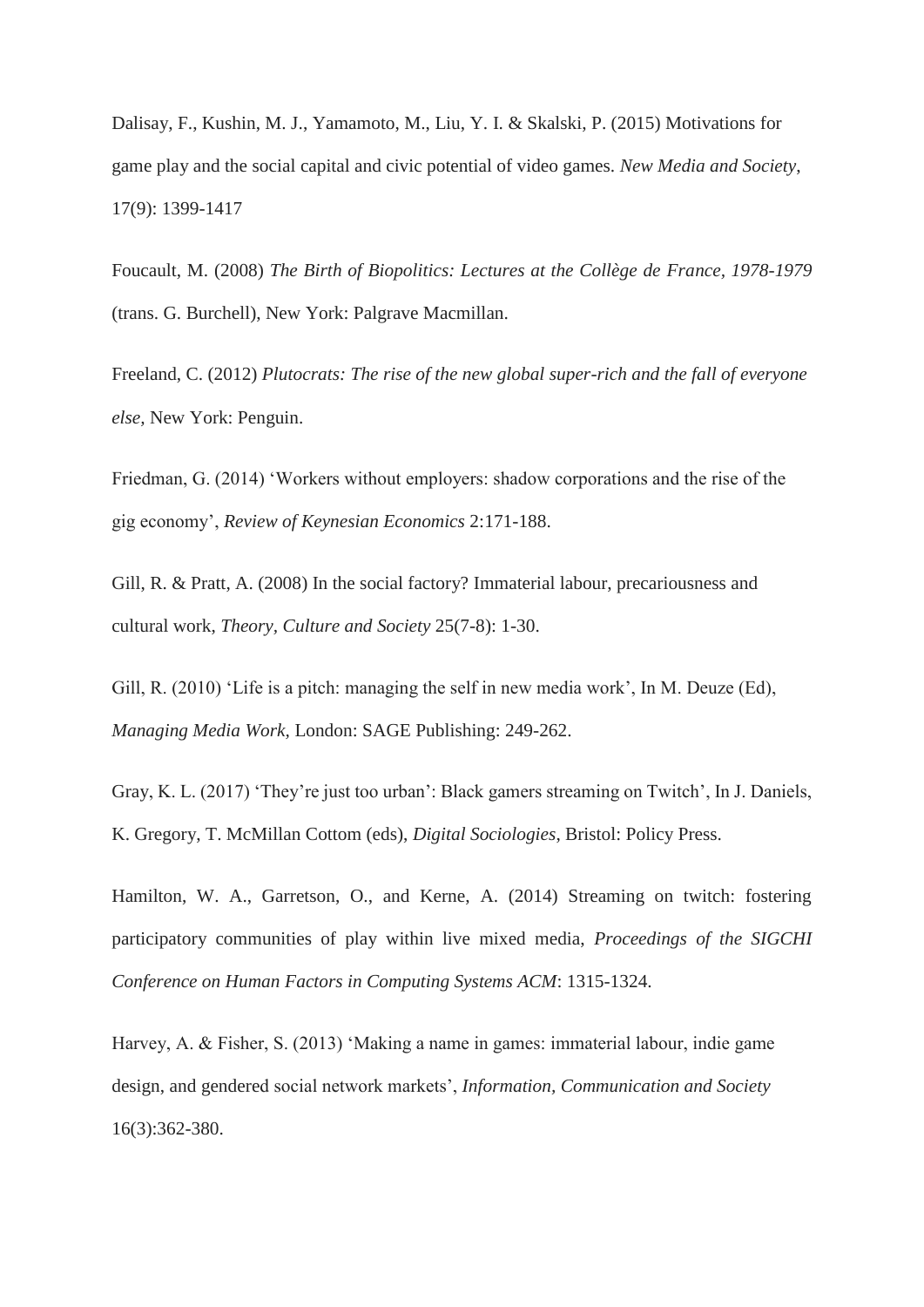Kirkpatrick, G. (2004) *Critical Technology: A Social Theory of Personal Computing*, Aldershot: Ashgate.

Kirkpatrick, G. (2016) Making games normal: Computer gaming discourse in the 1980s, *New Media and Society* 18(8): 1439-1454.

Kresse, C. (2016). eSports in 2015 by the numbers: Attendance figures, investments and prize money, *Esports Marketing Blog*.

Nematzadeh, A., Ciampaglia, G.L., Ahn, Y.Y., and Flammini, A (2016) Information Overload in Group Communication: From Conversation to Cacophony in the Twitch Chat, *arXiv preprint*  arXiv:1610.06497

Pires, K. & Simon, G. (2015) YouTube Live and Twitch: A Tour of User-Generated Live Streaming Systems, *6th ACM Multimedia Systems Conference*, 225-230.

Read, J (2009) A Genealogy of Homo-Economicus: Neoliberalism and the Production of Subjectivity, *Foucault Studies,* 6: 25-36.

Ryan, R. M., Rigby, C. S. & Przybylski, A. (2006) The motivational pull of video games: a self-determination theory approach, *Motivation and Emotion* 30(4): 347-363.

Seay, A. F., Jerome, W., Lee, K. S. & Kraut, R. E. (2004, April) Project Massive: a study of online gaming communities, *CHI'04 Extended Abstracts on Human Factors in Computing Systems*, 1421-1424.

Schmidt, C. (2004). 'The analysis of semi-structured interviews', In U. Flick, E. von Kardoff & I. Steinke, (Eds) *A companion to qualitative research*, SAGE Publications: 253-258.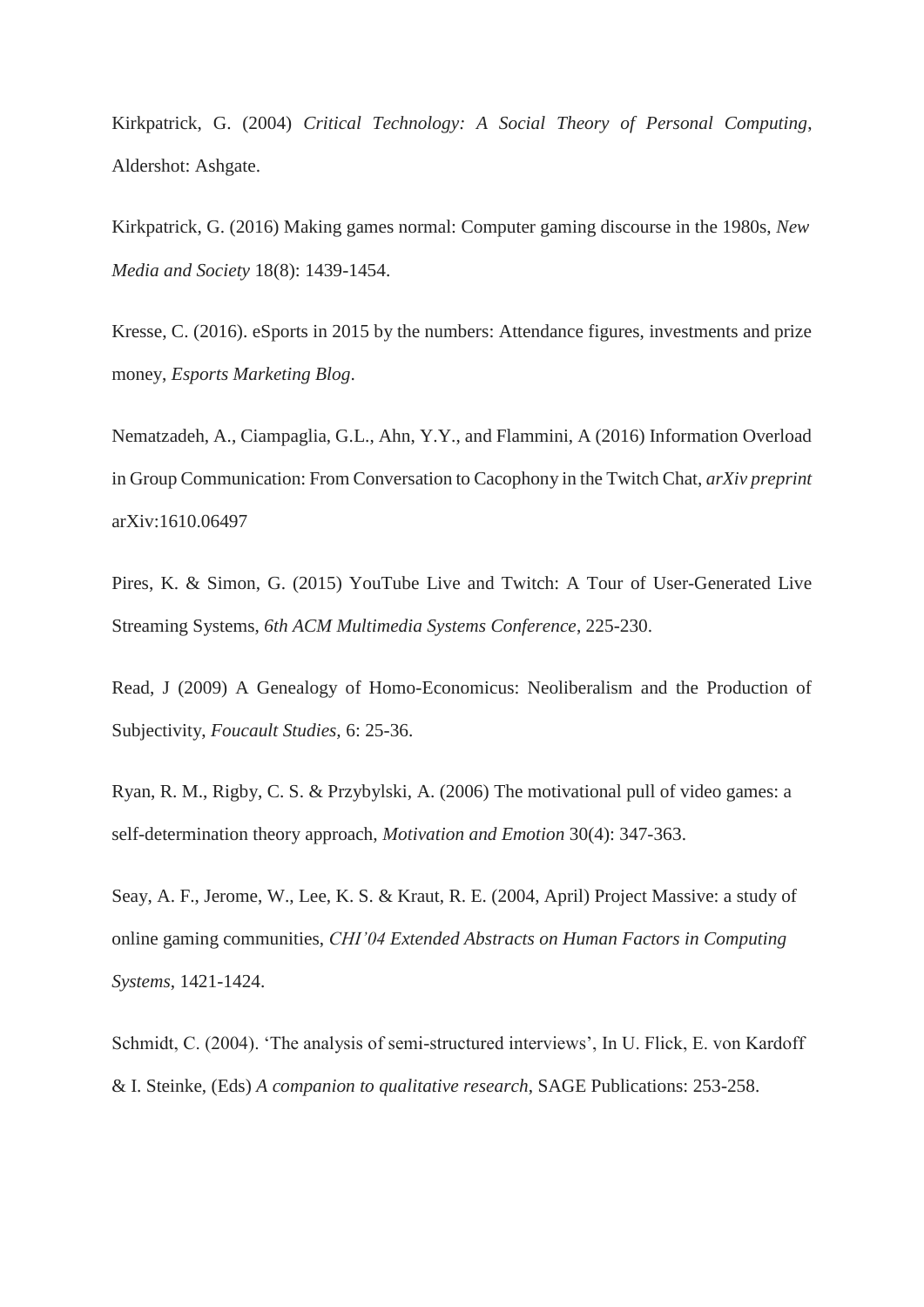Short, J., Williams, E. & Christie, B. (1976) *The Social Psychology of Telecommunications,*  London: John Wiley & Sons.

Standing, G. (2011), *The Precariat: The new dangerous class*, A&C Black.

Sjöblom, M. and Hamari, J. (2016) Why Do People Watch Others Play Video Games? An Empirical Study on the Motivations of Twitch Users, Available at[:](https://ssrn.com/abstract=2779543) <https://ssrn.com/abstract=2779543>

Storey, J., Salaman, G. & Platman, K. (2005) Living with enterprise in an enterprise economy: freelance and contract workers in the media, *Human Relations* 58(8): 1033-1054.

Taylor, T. L. (2012) *Raising the Stakes*, Cambridge MA: MIT Press.

Taylor, N. (2016a). 'Play to the camera: Video ethnography, spectatorship, and e-sports', *Convergence*, 22(2): 115-130.

Taylor, N. (2016b). 'Now you're playing with audience power: the work of watching games', *Critical Studies in Media Communication*, 33(4): 293-307.

Taylor, T. L. (2006) *Play Between Worlds: Exploring Online Game Culture*, Cambridge MA: MIT Press.

Thompson, J. B. (1995) *The Media and Modernity: A Social Theory of the Media*, Cambridge: Polity Press.

Twitch. (2015). Welcome Home: The 2015 Retrospective, *Twitch.tv,* available at <https://www.twitch.tv/year/2015>

Van Dijck, J. (2013). *The culture of connectivity: A critical history of social media*, Oxford University Press.